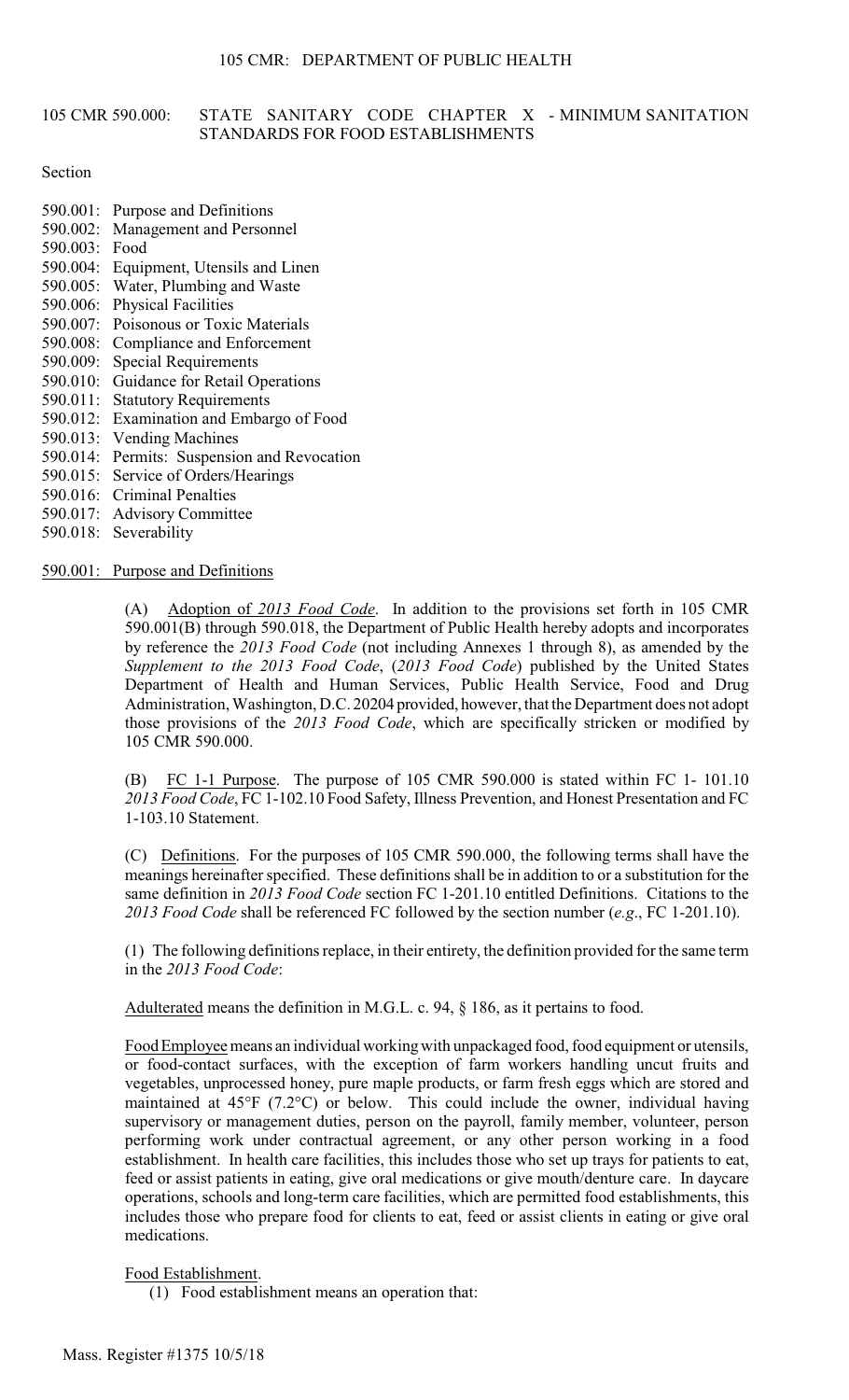(a) stores, prepares, packages, serves, vends food directly to the consumer, or otherwise provides food for human consumption such as a restaurant; satellite or catered feeding location; catering operation if the operation provides food directly to a consumer or to a conveyance used to transport people not including farm trucks; market; vending location; conveyance used to transport people; institution; food bank; residential kitchen in a bed-and-breakfast operation; residential kitchen for a cottage food operation; and

(b) relinquishes possession of food to a consumer directly, or indirectly through a delivery service such as home delivery of grocery orders or restaurant takeout orders, or delivery service that is provided by common carriers.

(2) Food establishment includes:

 (a) An element of the operation such as a transportation vehicle or a central preparation facility that supplies a vending location or satellite feeding location unless the vending or feeding location is permitted by the regulatory authority; and

 facility or location; where consumption is on or off the premises; and regardless of (b) An operation that is conducted in a mobile, stationary, temporary, or permanent whether there is a charge for the food.

(3) Food establishment does not include:

 (a) An establishment that offers only prepackaged foods that are not time/temperature control for safety foods;

(b) An operation stand that only offers whole, uncut fresh fruits and vegetables, unprocessed honey, pure maple products, or farm fresh eggs which are stored and maintained at 45°F (7.2°C) or below;

(c) A food processing plant; including those that are located on the premises of a food establishment;

 is prepared for sale or service at a function such as a religious or charitable organization's at the sales or service location that the food is prepared in a kitchen that is not subject to (d) A residential kitchen if only food that is not time/temperature control for safety food, bake sale if allowed by law and if the consumer is informed by a clearly visible placard regulation and inspection by the regulatory authority;

(e) A residential kitchen that prepares food for distribution to a charitable facility in accordance with M.G.L c. 94, § 328;

(f) An area where food that is prepared as specified in 105 CMR 590.001(C)(1): Food Establishment $(3)(d)$  is sold or offered for human consumption;

 operation that prepares and offers food to guests if the home is owner occupied, the (g) A residential kitchen, such as a family daycare provider; or a bed-and-breakfast number of available guest bedrooms does not exceed six, breakfast is the only meal offered, the number of guests served does not exceed 18, and the consumer is informed by statements contained in published advertisements, mailed brochures, and placards posted at the registration area that the food is prepared in a kitchen that is not regulated and inspected by the FC-regulatory authority;

- (h) A private home that receives catered or home-delivered food; and
- (i) Cooking classes that are held for educational purposes only.

(2) The following definitions are provided in addition to those provided in the *2013 Food Code*:

Accredited Program also means food protection manager certification programs that are recognized by the Department.

Board of Health means the appropriate and legally designated health authority of the city, town, or other legally constituted governmental unit within the Commonwealth having the usual powers and duties of the board of health of a city or town.

Business Days means Monday through Friday excluding legal holidays.

 Caterer means any person who prepares food intended for individual portion service, transports than one for which he or she holds a permit, for service at a single meal, party or similar and serves it at another location, or who prepares and serves food at a food establishment, other gathering.

Commissioner means the Commissioner of the Massachusetts Department of Public Health or his or her designee.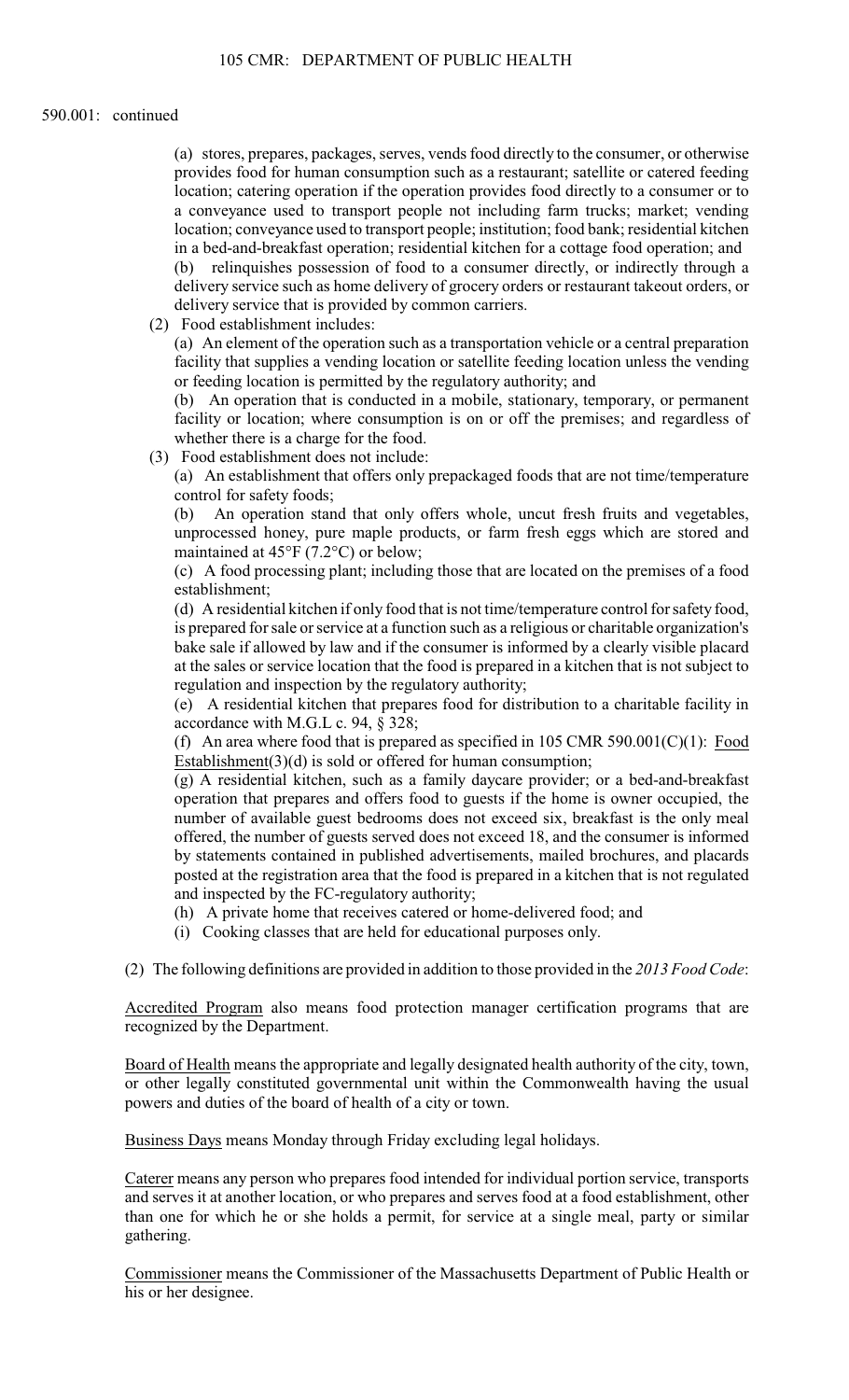Cottage Food Operation means a person who produces cottage food products only in the home kitchen of that person's primary domestic residence and only for sale directly to the consumer.

Cottage Food Products means non-time/temperature control for safety baked goods, jams, jellies, and other non-time/temperature control for food safety foods produced at a cottage food operation.

DEP means the Massachusetts Department of Environmental Protection.

Department means the Massachusetts Department of Public Health.

Director means the Director of the Food Protection Program.

 operates or occurs more than once per year for the primary purpose for Massachusetts farmers, produced directly to the public or a public market or public market place used by farmers that Farmers Market means a public market or public market place located in a city or town that from more than one farm, to vend food, crops and other farm related items that they have is established by a municipality under M.G.L. c. 40, § 10, or operates on Department of Conservation and Recreation land by special permit under M.G.L. c. 132A, § 2F.

FC-Regulatory Authority means the definition of "regulatory authority" set forth in FC [1-201.10](https://1-201.10), which is the board of health.

Menu means a printed list or pictorial display of a food item or items and their price(s) that are available for sale from a food establishment, and includes menus distributed or provided outside of the establishment.

Menu Board means any list or pictorial display of a food item or items and their price(s) posted within or outside a food establishment.

Misbranded means the definition in M.G.L. c. 94, § 187 as it pertains to food.

Residential Kitchen means a kitchen in a private home.

Retail means sale to the ultimate consumer.

School Kitchen means the kitchen area used during the course of the regular school day to prepare or serve breakfast, lunch, or dinner to students in an elementary, middle, high, charter, or innovation school operated by a public school district or board of trustees pursuant to M.G.L. c. 71. School Kitchen does not include:

- (1) Kitchens used by culinary arts programs;
- (2) Kitchens used exclusively for or by faculty or staff; or
- (3) Kitchens used to prepare or serve food outside of the regular school day.

Wholesale means sale to other than the ultimate consumer.

(3) In the *2013 Food Code*, Paragraph (1) of the definition of "Drinking Water" is replaced with the following definition:

Drinking Water means water that meets the provisions of 310 CMR 22.00: *Drinking Water*.

## 590.002: Management and Personnel

Adopt Chapter 2 "Management and Personnel" of the *2013 Food Code* with the following amendments:

- (A) In FC [2-101.11](https://2-101.11) Assignment.
	- (1) Paragraph (A) is stricken and replaced by the following: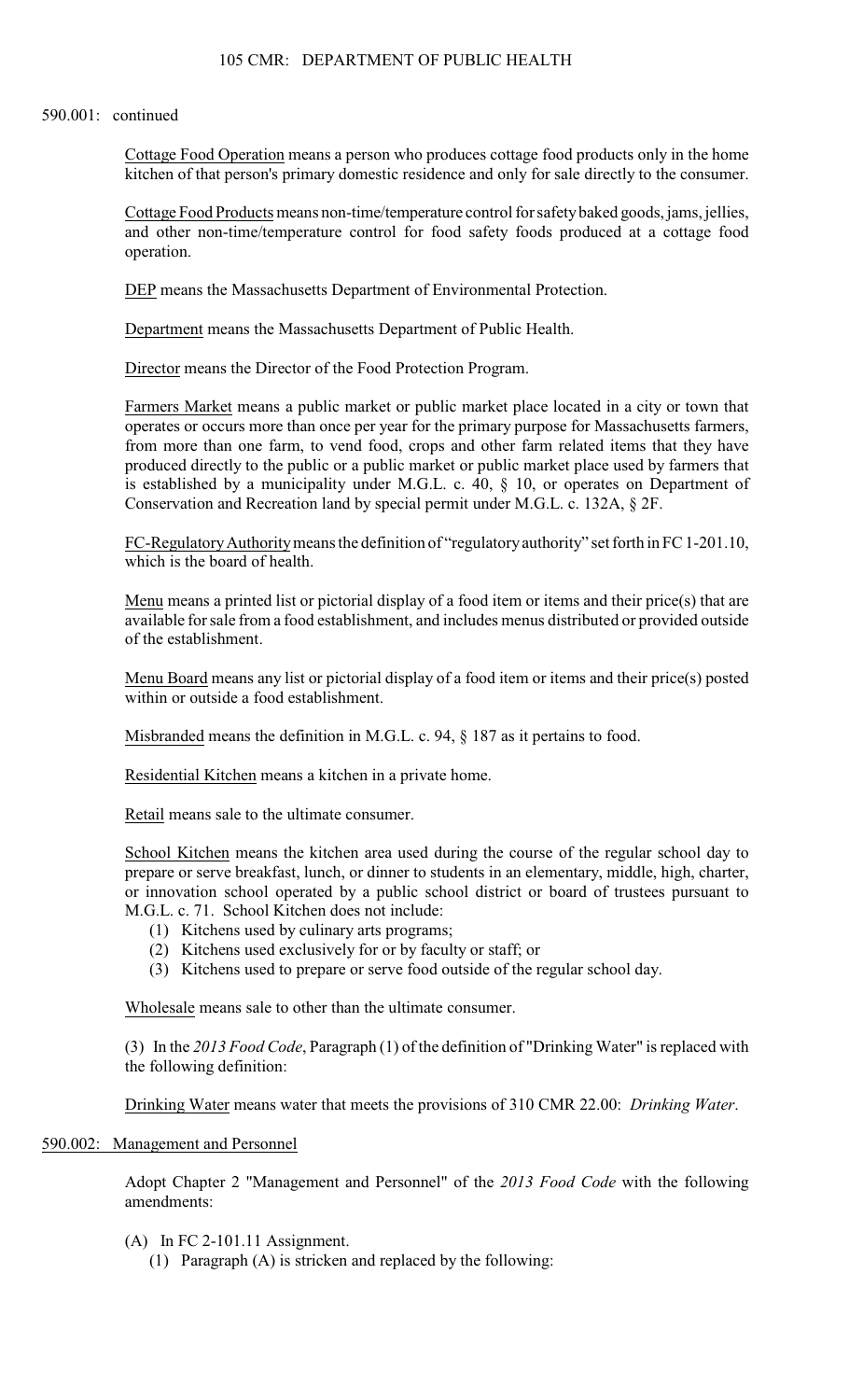person in charge or shall designate a person in charge and shall ensure that a person in "(A) Except as specified in Paragraph (F) of this section, the permit holder shall be the charge is present at the food establishment during all hours of the operation. The owner or person(s) in charge shall designate an alternate person to be in charge at all times when they cannot be present. The alternate, when acting as the person in charge shall be responsible for all duties specified in FC [2-103.11](https://2-103.11) and must be adequately trained by the person in charge to ensure that the establishment operates in compliance with 105 CMR 590.000.

(B) In addition to the provisions in FC 2-101.11(A), each food establishment shall employ at least one person in charge who shall be an on-site manager or supervisor and is 18 years of age or older and who by being a certified food protection manager has shown proficiency of required information through passing a certification examination that is part of an accredited program recognized by the Department.

(C) Documentation that at least one person in charge has demonstrated knowledge of food safety as specified in FC 2-101.11(A) shall be prominently posted in the establishment next to the food establishment permit. Such documentation shall be removed when the individual(s) is no longer employed on-site by the establishment.

 (D) If a person in charge, after attending a training program, fails to pass the certification examination after two attempts, the permit holder mayrequest a variance for this individual based on:

(a) Signed documentation from the instructor that the person in charge participated in a food safety training program, provided that the instructor's qualifications and course content meet the standards provided in the Department's *Massachusetts Guideline for Training and Testing*; and

(b) The facility being in full compliance with 105 CMR 590.000.

(E) If the person(s) in charge with demonstrated knowledge of food safety is transferred, terminated or terminates employment, the owner or permit holder shall notify the board of health in writing and have 60 days to employ a replacement. The board of health may grant an extension not to exceed an additional 60 days to comply with this requirement if deemed necessary."

- (2) Paragraph (B) is relabeled as Paragraph (F).
- (B) In FC [2-102.11](https://2-102.11) Demonstration, at the end of Paragraph (B), change the word "or" to "and."

(C) In FC [2-102.12](https://2-102.12) Certified Food Protection Manager, the following is added as paragraph (C):

"(C) FC 2-102.12(A) shall not apply to:

 (a) Temporaryfood establishments operated bynon-profit organizations such as, but not limited to, school sporting events, firemen's picnics, grange and church suppers and fairs; (b) Daycare operations which serve only snacks;

(c) Food establishments restricted to the sale of pre-packaged food and limited preparation of non-time/temperature control for safety food and meat and poultry products processed under USDA supervision with a nitrite level of at least 120 PPM and a minimum brine concentration of 3.5%;

(d) Satellite feeding sites, which receive prepared meals from commissaries for immediate service;

 (e) Elderly meal site locations where each Nutrition Project serves congregate meals in compliance with the requirements set forth in 651 CMR 4.00: *The State Funded Nutrition Program for Elderly Persons* and limits the site supervisors to the preparation of reheating commercially pre-cooked individually quick frozen (IQF) entrees, cooking commercially prepared dry pasta products for immediate service, and preparing salads and/or side dishes from fresh and/or frozen fruits and vegetables for immediate service."

(D) In FC [2-103.11](https://2-103.11) Person in Charge, in Paragraph (M), the following words are stricken: "Except when APPROVAL is obtained from the REGULATORY AUTHORITY as specified in 3-301.11(E)"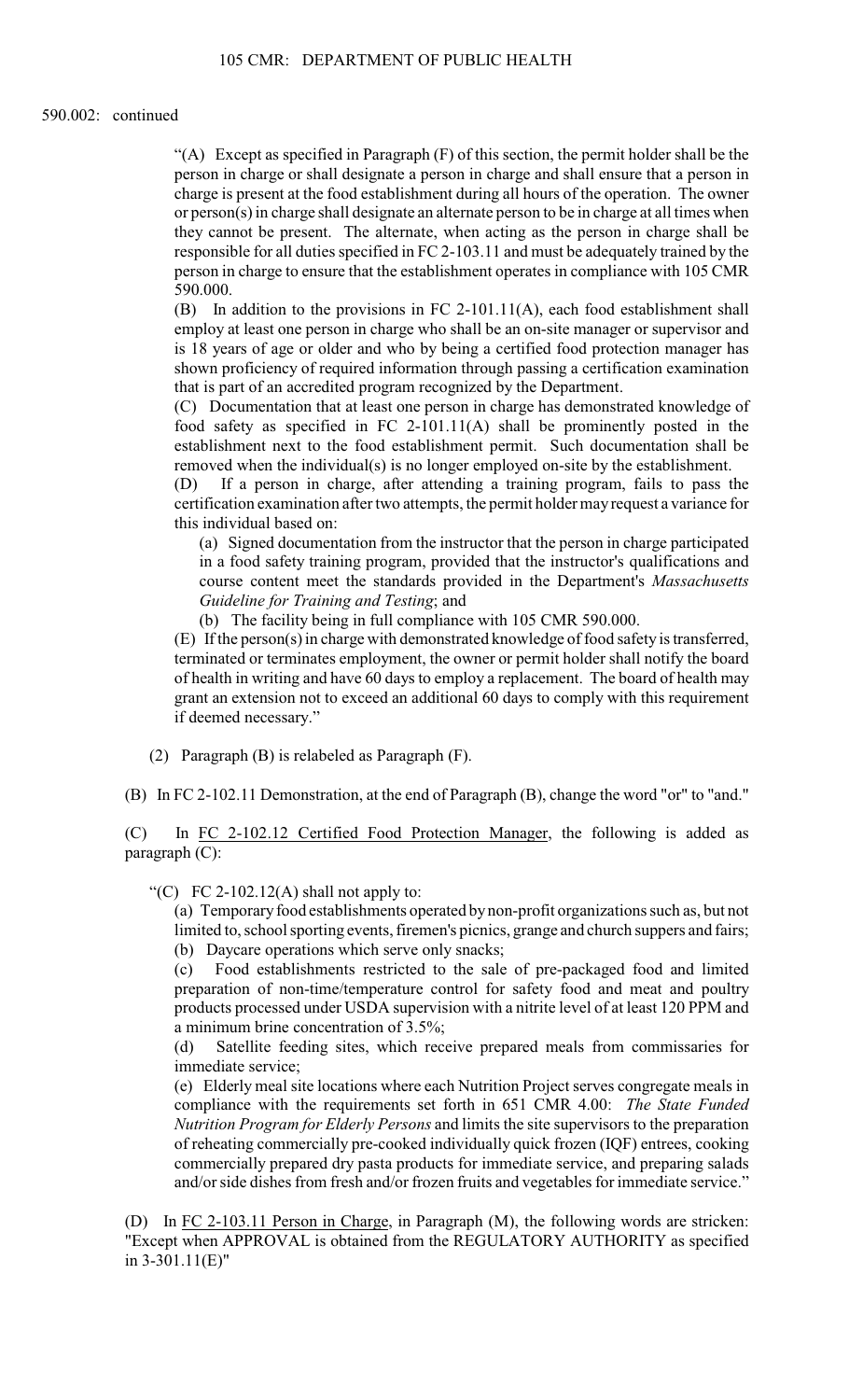(E) In FC [2-201.11](https://2-201.11) Responsibility of Permit Holder, Person in Charge, and Conditional Employees, the following changes are made:

 (1) In Paragraph (A)(2), add sentence (g) to read, "Any other disease transmissible through food so designated in 105 CMR 300.000: *Reportable Diseases, Surveillance, and Isolation and Quarantine Requirements*;"

(2) In Paragraph (B)(2), replace the text " $(A)(2)(a)$  through (f)" with " $(A)(2)(a)$  through (g)"

(F) In FC [2-201.13](https://2-201.13) Removal, Adjustment, or Retention of Exclusions and Restrictions, the following changes are made:

 (1) In Paragraph (A)(2), add sentence (g) to read, "Any other disease transmissible through food so designated in 105 CMR 300.000: *Reportable Diseases, Surveillance, and Isolation and Quarantine Requirements*."

(2) Rewrite Paragraphs  $(A)(3)(a)$  and  $(b)$  to read:

 a food establishment not serving a highly susceptible population, until the conditions for (a) Restrict the food employee, who is asymptomatic for at least 24 hours and works in reinstatement as specified under Subparagraph (E)(1) of this section are met; or

 hours and works in a food establishment that serves a highly susceptible population, until (b) Retain the exclusion for the food employee, who is asymptomatic for at least 24 the conditions for reinstatement as specified under Subparagraph (E)(1) of this section are met.

(3) Rewrite Paragraphs  $(A)(4)(a)$  and  $(b)$  to read:

 (a) Restrict the food employee, who is asymptomatic for at least 24 hours and works in a food establishment not serving a highly susceptible population, until the conditions for reinstatement as specified under Subparagraph (F)(1) of this section are met; or

(b) Retain the exclusion for the food employee, who is asymptomatic for at least 24 hours and works in a food establishment that serves a highly susceptible population, until the conditions for reinstatement as specified under Subparagraph  $(F)(1)$  of this section are met.

(4) Rewrite Paragraphs  $(A)(5)(a)$  and  $(b)$  to read:

 (a) Restrict the food employee, who is asymptomatic until conditions for reinstatement as specified under Subparagraph (G)(1) of this section are met; or

(b) Retain the exclusion for the food employee who is symptomatic, until conditions for reinstatement as specified under Paragraph (G)(1) of this section are met.

(5) In Paragraph (C)(2), include the following text after "free from Typhoid fever" that states "as designated in 105 CMR 300.000: *Reportable Diseases, Surveillance, and Isolation and Quarantine Requirements*."

(6) In Paragraph (D)(2) and (3), replace the text "more than 48 hours" with "more than 72 hours" in two locations.

- (7) In Paragraph (E), the entire text of Subparagraphs (2) and (3) is stricken.
- (8) In Paragraph (F), the entire text of Subparagraphs (2) and (3) is stricken
- (9) In Paragraph (G), the entire text of Subparagraphs (2) and (3) is stricken
- (10) In Paragraph (J), the entire text of Subparagraph  $(4)(f)$  is stricken.

(G) At the end, the following section is added:

### "**[2-201.20](https://2-201.20) Prevention of Foodborne Cases of Viral Gastroenteritis**

Food handling facility employees who test positive for Norwalk virus, Norwalk-like virus, norovirus, or any other calicivirus shall be excluded from food handling duties for either 72 hours past the resolution of symptoms or 72 hours past the date the positive specimen was provided, whichever occurs last. In outbreak circumstances consistent with Norwalk virus, Norwalk-like virus or other calicivirus infection, affecting patrons or food handlers, food handling facility employees may be required to provide stool specimens for testing."

### 590.003: Food

Adopt Chapter 3 "Food" of the *2013 Food Code* with the following amendments: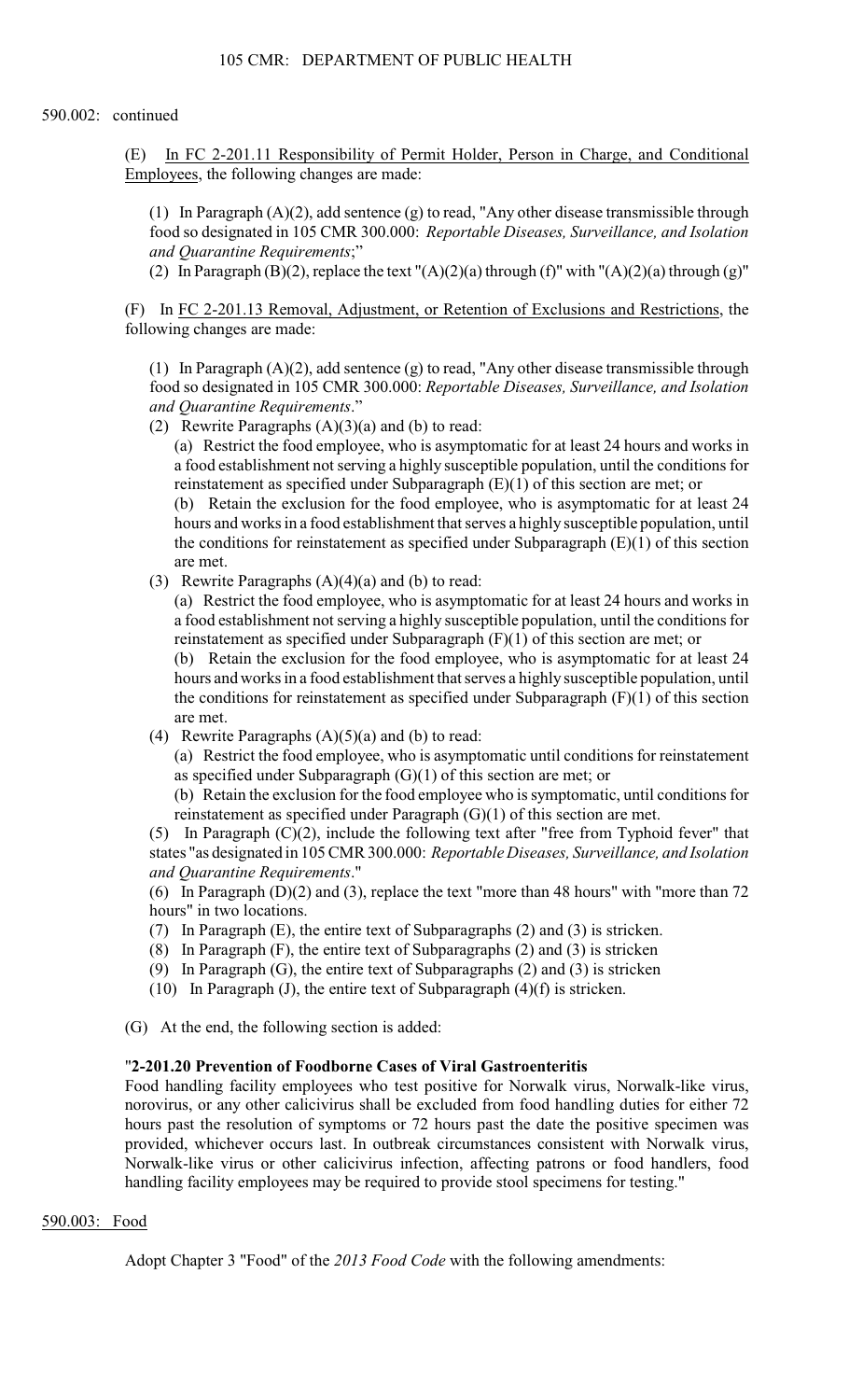(A) In FC [3-201.11](https://3-201.11) Compliance with Food Law.

(1) Paragraph (B) is stricken and replaced by the following: "Food prepared in a private home may not be used or offered for human consumption in a food establishment except as provided in 105 CMR 590.000."

(B) In FC [3-203.11](https://3-203.11) Molluscan Shellfish, Original Container, the entire text in Paragraph (D) is stricken.

### (C) In FC [3-301.11](https://3-301.11) Preventing Contamination from Hands.

- (1) In Paragraph (B);
	- (a) The words "and (E)" are stricken, and

(b) The words "Single-use natural rubber latex gloves are not recommended for food contact in food establishments." are added after the last sentence.

- (2) In Paragraph (E), the entire text is stricken.
- (D) In FC [3-501.19](https://3-501.19) Time as a Public Health Control, Paragraph (A)(1) is amended to read:

"Written procedures shall be prepared in advance, submitted to the REGULATORY AUTHORITY for review, maintained in the FOOD ESTABLISHMENT and made available to the REGULATORY AUTHORITY upon request that specify:"

### 590.004: Equipment Utensils and Linen

Adopt Chapter 4 "Equipment, Utensils, and Linens" of the *2013 Food Code* with no amendments.

### 590.005: Water, Plumbing and Waste

Adopt Chapter 5 "Water, Plumbing, and Waste" of the *2013 Food Code* with the following amendments:

(A) In FC [5-101.13](https://5-101.13) Bottled Drinking Water, the entire text is stricken and replaced by the following:

 "Bottled drinking water used or sold in a food establishment shall be obtained from sources which comply with 105 CMR 500.090 through 105 CMR 500.094."

(B) In FC [5-102.11](https://5-102.11) Standards, the following is added as Paragraph (C): "In addition to requirements in FC [5-102.11,](https://5-102.11) water from a public water system shall meet requirements set forth in 310 CMR 22.00: *Drinking Water*."

### 590.006: Physical Facilities

Adopt Chapter 6 "Physical Facilities" of the *2013 Food Code* with no amendments.

#### 590.007: Poisonous or Toxic Materials

Adopt Chapter 7 "Poisonous or Toxic Materials" of the *2013 Food Code* with no amendments.

### 590.008: Compliance and Enforcement

Adopt Chapter 8 "Compliance and Enforcement" of the *2013 Food Code* with the following amendments: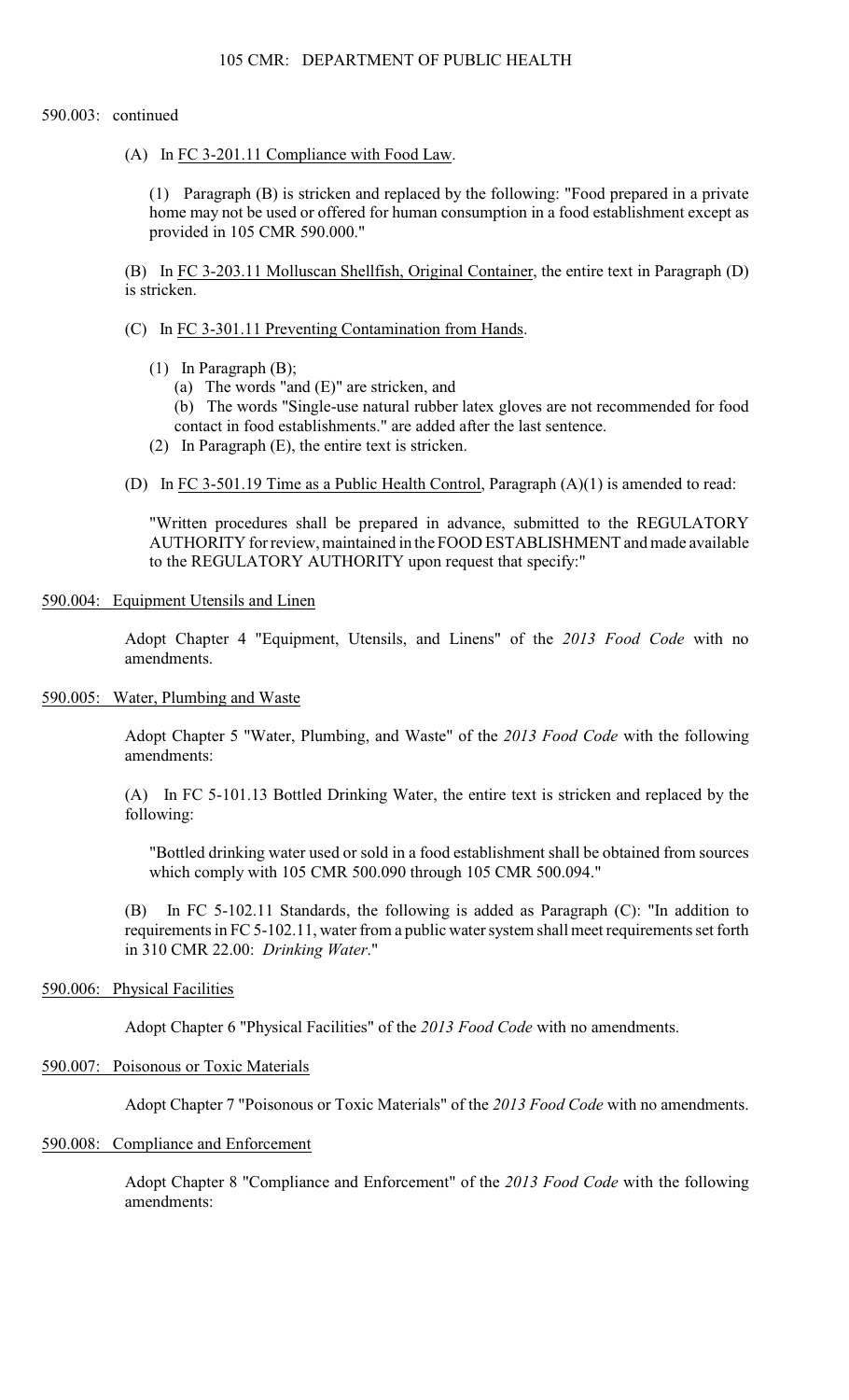(A) After FC [8-103.12](https://8-103.12) Conformance with Approved Procedures, the following section is added:

### "**[8-103.15](https://8-103.15) Variances**.

In addition to requirements set forth in FC 8-103 Variances:

(A) Any variance granted by the board of health shall be in writing. A copy of any such variance shall, while it is in effect, be available to the public at all reasonable hours in the office of the clerk of the city or town, or in the office of the board of health. Copies of all variances shall be provided to the Director upon request.

(B) Any variance may be subject to such qualification, revocation, suspension, or expiration as the board of health expresses in its grant. A variance may otherwise be revoked, modified, or suspended, in whole or in part, only after the holder thereof has been notified in writing and has been given an opportunity to be heard in conformity with the requirements for an order and hearing in 105 CMR 590.015."

(B) After FC [8-201.14](https://8-201.14) Contents of a HACCP Plan, the following section is added:

#### "**[8-201.20](https://8-201.20) Plan Approval or Disapproval**.

 Plan approval shall be granted or denied within 30 calendar days after the submission of said In addition to requirements set forth in FC 8-201 Facility and Operating Plans:

 590.000 or other applicable laws, ordinances, or regulations. Disapproval of such plans shall plans. If the board of health does not approve or disapprove said plans within such time, the plans shall be deemed to have been approved. Approval shall be denied only if such plans establish that the proposed food establishment will violate the provisions of 105 CMR be deemed an order to which the procedure provided in 105 CMR 590.015 shall apply."

(C) In FC [8-303.20](https://8-303.20) Existing Establishments, Permit Renewal, and Change of Ownership, the entire text is stricken and replaced by the following:

### "**[8-303.20](https://8-303.20) Existing Establishments, Permit Renewal, and Change of Ownership**.

(A) Copies of Permit. The permit shall be made out in duplicate. One copy shall be given to the applicant, and a paper or electronic copy shall be placed on file with the board of health.

(B) Expiration and Renewal of Permit.

(1) A permit shall expire no later than one year from the date issued.

(2) An annual food establishment permit may be renewed by applying at least 30 days

 prior to the expiration of the permit on a form provided by the FC-regulatory authority. (C) Conditions for Issuance. The board of health may renew a permit for an existing food establishment or may issue a permit to a new owner of an existing food establishment after a properly completed application is submitted, reviewed, and approved, the fees are paid, and an inspection shows that the establishment is in compliance with 105 CMR 590.000. In the case of a renewal application, the inspection must have been conducted within the time interval established by the board of health pursuant to [8-401.10](https://8-401.10).

 refuse to issue a permit, initial or renewal, based on one or more of the following grounds. which the denial is based and shall notify the applicant of the right to a hearing provided in (D) Refusal to Issue a Permit: Grounds and Notice of Refusal. The board of health may Each of the following grounds individually or severally shall constitute full and adequate grounds to refuse to issue a permit. The notice of refusal shall provide the grounds upon 105 CMR 590.015(B).

(1) Failure to submit a permit application in accordance with the board of health's procedures;

(2) Failure to submit the required permit fee;

(3) Denial of entry of agents of the board of health or the Department or any attempt to

- impede the work of a duly authorized agent of the board of health or the Department; (4) Providing false or misleading statements to the board of health or the Department;
- (5) The applicant or owner operated the facility without a permit;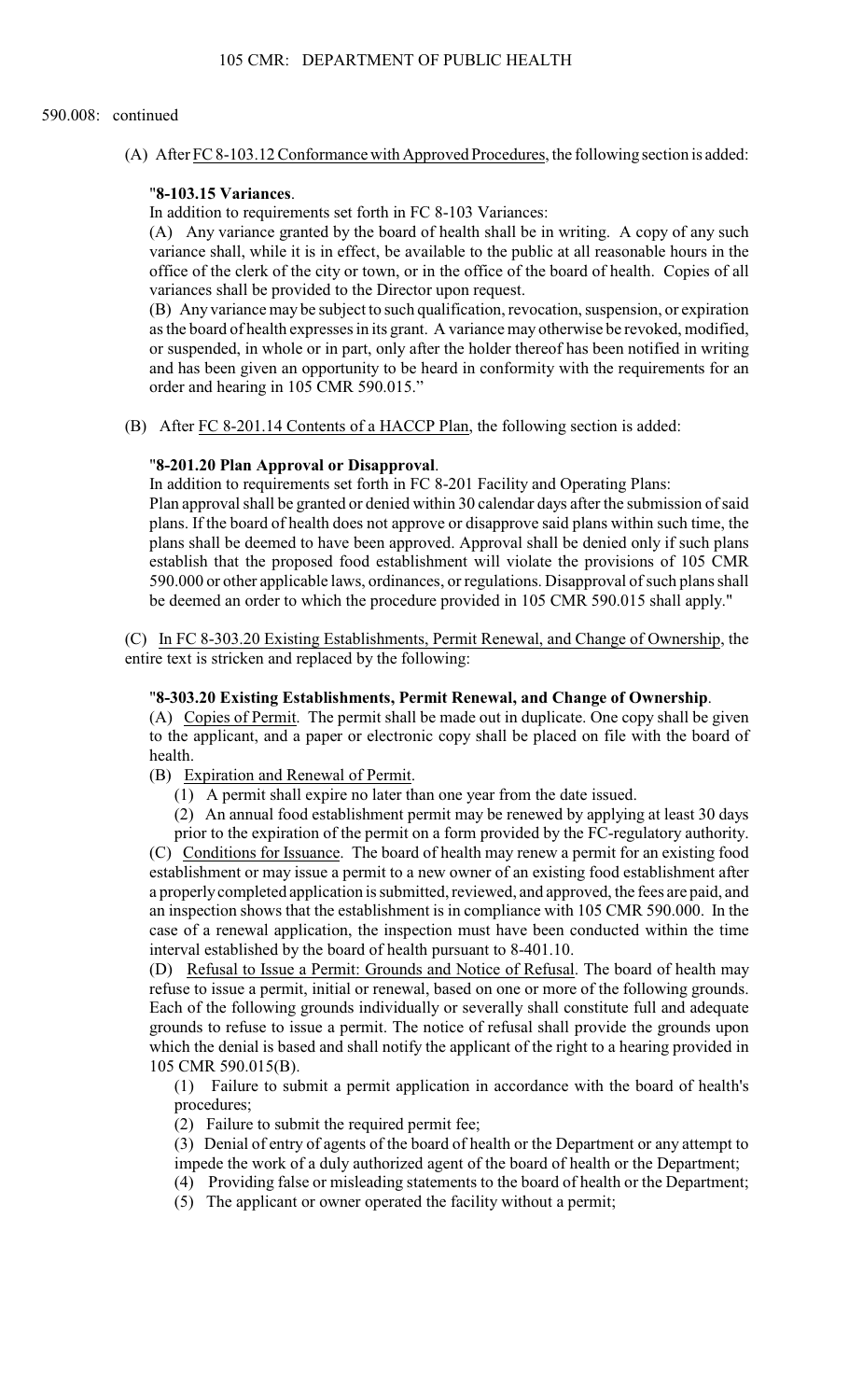a crime relating to the processing, storage, distribution or sale of food in connection with (6) The applicant or owner, or if the applicant or owner is a corporation, a corporate officer, of the facility, has been convicted of, plead guilty or *no lo contendere* to, or has, in a judicial proceeding, admitted facts sufficient to find that the individual is guilty of the business;

(7) The applicant or owner, or if the applicant or owner is a corporation, a corporate officer, of the facility has engaged in conduct that endangers the public health;

(8) Failure to pay any federal, state, or local taxes as required by law, pursuant to M.G.L. c. 62C, § 49A;

(9) Failure to comply with local regulations/ordinances related to the operation of the facility;

(10) Failure to comply with provisions of 105 CMR 590.000; and

(11) Such other reasons not stated in FC 8-303.20(D)(1) through (10), which pose a risk to public health and safety."

(D) In FC [8-304.10](https://8-304.10) Responsibilities of the Regulatory Authority, the entire text is stricken and replaced by the following:

### "**[8-304.10](https://8-304.10) Responsibilities of the FC-regulatory Authority**

(A) At the time a permit is first issued, the FC-regulatory authority shall provide to the permit holder instructions on how to obtain 105 CMR 590.000 so that the permit holder is notified of the compliance requirements and the conditions of retention, as specified under [8-304.11,](https://8-304.11) that are applicable to the permit.

 (B) Failure to provide the information specified in this section does not prevent the holder fails to comply with 105 CMR 590.000 or an order, warning, or directive of the FC-regulatory authority from taking authorized action or seeking remedies if the permit FC-regulatory authority."

(E) After FC [8-304.11](https://8-304.11) Responsibilities of the Permit Holder, the following section is added:

### "**[8-304.15](https://8-304.15) Notification of Changes**.

In addition to requirements set forth in FC [8-304.11](https://8-304.11) Responsibilities of the Permit Holder, the permit holder shall:

(A) Notify the board of health within 48 hours after any change in ownership, and at least 30 days prior to any change of the name, location of the food establishment or addition of a new operation and shall promptly submit to the board of health an application for a new or amended permit, together with written documentation reflecting such change.

 (B) Submit plans in accordance with FC 8-2 Plan Submission and Approval any time an establishment is being remodeled or a new operation added and shall promptly submit to the board of health an application if a new or amended permit is required."

(F) After FC [8-304.20](https://8-304.20) Permits not Transferable, the following section is added:

#### "**[8-304.25](https://8-304.25) Permit Form**.

In addition to the requirements set forth in FC 8-3 Permit to Operate:

(A) There shall be one permit form issued to each food establishment. The permit shall indicate:

- (1) Whether the permit is annual, semi-annual, seasonal or temporary; and
- (2) Each of the following operations permitted:

(a) Food Service (*i.e*., handling of unpackaged or exposed food intended for individual service such as sit-down and take-out operations in restaurants, sandwich operations in retail markets and convenience stores, coffee and pastry shops, institutional kitchens);

 (b) Retail Food (*i.e*., handling of pre-packaged foods or the handling of unpackaged or exposed food not intended for individual service such as retail grocery and convenience stores which sell pre-packaged foods, seafood and meat markets, bakeries and bulk deli operations);

- (c) Residential kitchen for retail sale; cottage foods;
- (d) Residential kitchen for bed-and-breakfast;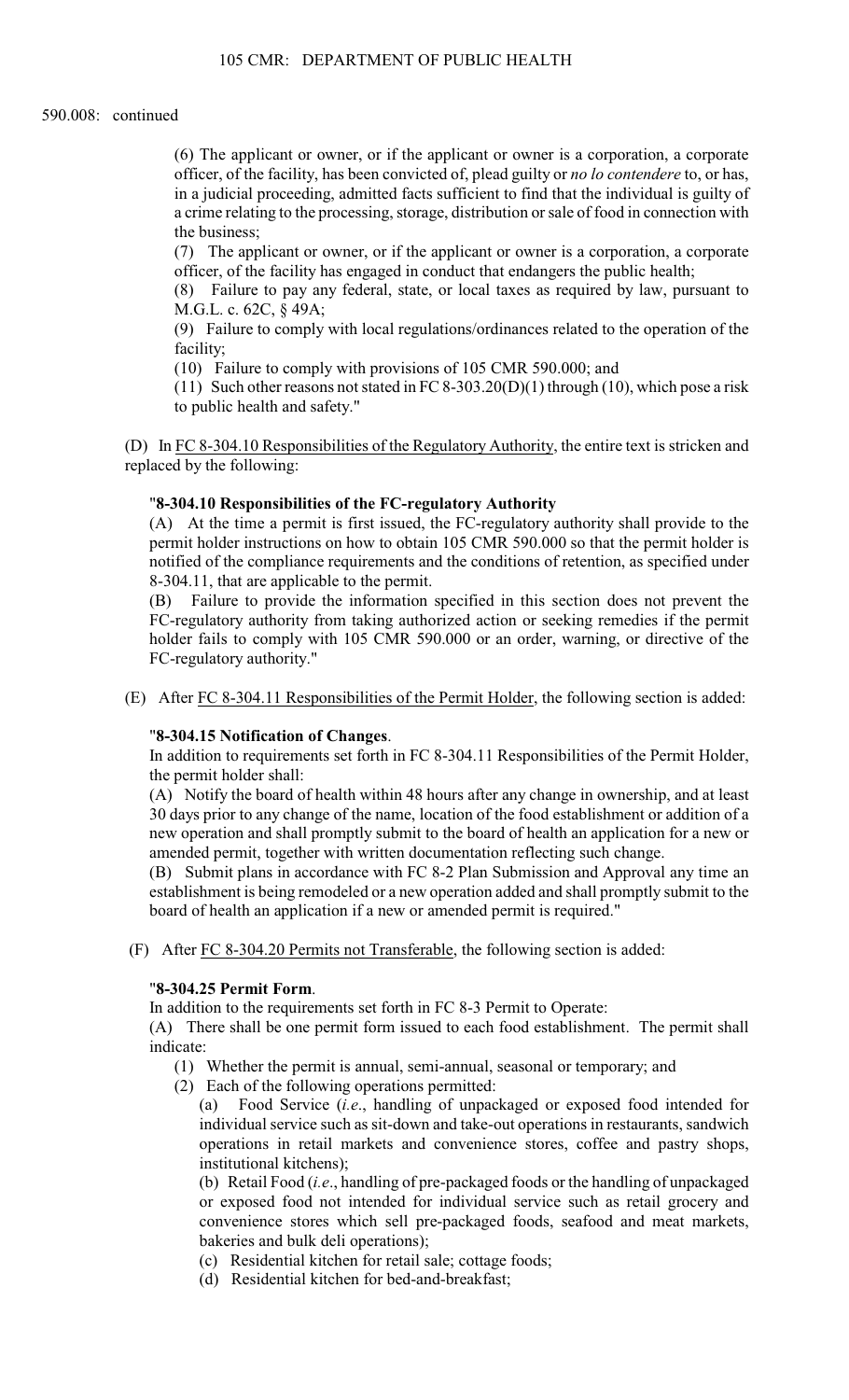- (e) Mobile/Pushcart;
- (f) Temporary food establishment;
- (g) Caterer; and/or
- (h) Other as described on application.
- (B) The permit shall state:
	- (1) The name and address of the food establishment;
	- (2) The name of the permit holder;
	- (3) The date of expiration; and
	- (4) Any restrictions on the type of operations allowed."
- (G) After FC [8-304.25](https://8-304.25) Permit Form, the following sections are added:

### **[8-304.30](https://8-304.30) Permit for Nonprofit Distribution**.

Pursuant to M.G.L. c. 94, § 328, a nonprofit entity that distributes or serves food without charge or at a charge sufficient to cover the cost of handling the food may not be charged a fee for their food establishment permit.

#### **[8-304.35](https://8-304.35) Pot Luck Events**.

 neither the food nor the facilities have been inspected by the state or by a local public health A valid permit to operate is not required when a potluck event meets all of the requirements of M.G.L. c. 94, § 328A, including that participants at the event must be informed that agency.

(H) In FC [8-401.10](https://8-401.10) Establishing Inspection Interval, Subparagraph (B)(2) is stricken and replaced by the following:

"(2) The food establishment is assigned a less frequent inspection frequency based on a written risk-based inspection schedule approved by the Department that is being uniformly applied throughout the jurisdiction and at least once every six months the establishment is contacted by telephone or other means by the FC-regulatory authority to ensure that the establishment manager and the nature of food operation are not changed; provided, however, that the FC-regulatory authority may not increase the interval between inspections beyond six months for any school kitchen; or"

(I) In FC [8-402.10](https://8-402.10) Competency of Inspectors, the following Paragraphs (C) and (D) are added:

 "(C) Any person conducting food inspections for the board of health shall be knowledgeable principles, and the requirements of 105 CMR 590.000 as they relate to food establishments in foodborne disease prevention, application of the hazard analysis critical control point in their city or town.

(D) Any individual conducting food inspections shall demonstrate the knowledge referenced in this section by:

(1) Passing a certified food protection manager or certified food safety professional test that is part of an accredited program recognized by the Department and completing food safety inspection training as specified in administrative guidelines of the Department; or (2) Being a registered sanitarian, a registered environmental health specialist, or a certified health officer who has completed food safety inspection training as specified in administrative guidelines of the Department."

(J) In FC [8-402.11](https://8-402.11) Allowed at Reasonable Times after Due Notice, the entire text is stricken and replaced by the following:

### "**[8-402.11](https://8-402.11) Allowed at Reasonable Times after Due Notice**.

No prior notice of an inspection is required so long as the FC-regulatory authority presents official credentials and provides notice of the purpose of, and an intent to conduct, an inspection, the person in charge shall allow the FC-regulatory authority to determine if the food establishment is in compliance with 105 CMR 590.000 by allowing access to the establishment, allowing inspection, and providing information and records specified in 105 CMR 590.000 and to which the FC-regulatory authority is entitled according to law, during the food establishments hours of operation and other reasonable times."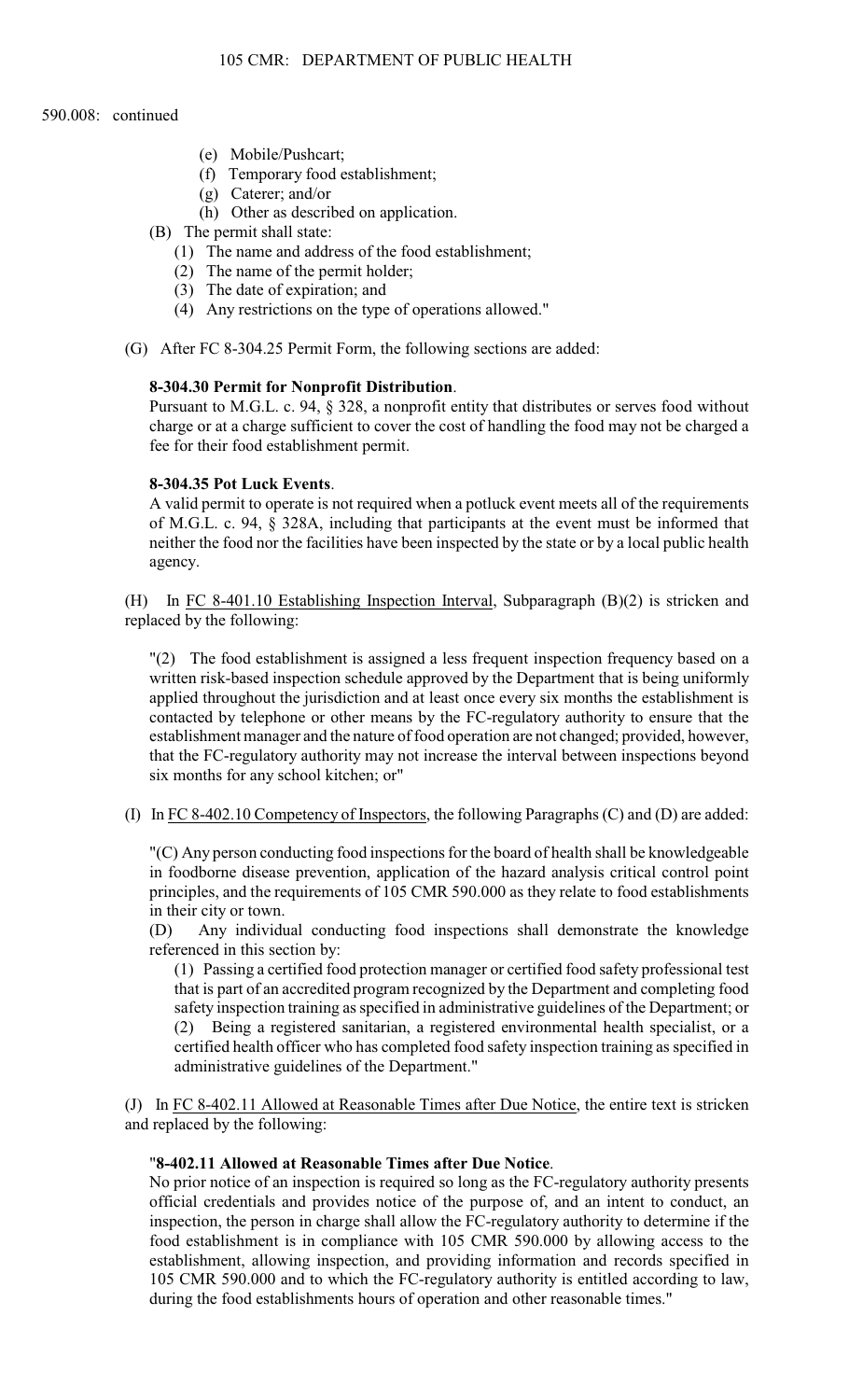(K) In FC [8-403.10](https://8-403.10) Documenting Information and Observations, the entire text is stricken and replaced by the following:

### "**[8-403.10](https://8-403.10) Documenting Information and Observations**.

(A) Whenever an inspection of a food establishment is made, the findings shall be recorded on a printed or electronic inspection report form, which shall summarize the requirements of 105 CMR 590.000 and the *2013 Food Code*. A prototype of an inspection form, which meets the requirements of FC [8-403.10](https://8-403.10) may be obtained from the Department. A board of health may use this form or, subject to approval by the Department, any form consistent with this prototype. Each board of health shall submit the form it adopts to the Department.

(B) If an inspection reveals that a food establishment does not comply with 105 CMR 590.000, the board of health or its agent shall notify the permit holder or person in charge of the violations and shall order the permit holder to correct the violations. The inspection report may, if so stated, constitute an order to correct, or the board of health or its authorized agent may issue a separate order. An order to correct shall include, but need not be limited to the following:

(1) Administrative information about the food establishment and the inspection including, but not limited to:

(a) The food establishment's legal identity, street and mailing addresses, permit holder's name and address, type of establishment and operation as specified under FC 8-302.14(C), inspection date, type of inspection and other information such as type of water supply and sewage disposal, status of the permit, and personnel certificates that may be required;

(b) The name of the inspector;

(c) The date and time of the inspection;

(d) The time frame for correction of the violations as specified under FC [8-404.11,](https://8-404.11) [8-405.11,](https://8-405.11) and [8-406.11;](https://8-406.11)

(e) The signature of a member of the board of health or its agent; and

 (f) The signature of the person in charge of the food establishment at the time of the inspection, or other proof of service of the order.

 (2) Specific factual observations of violative conditions or other deviations from 105 CMR 590.000, that require correction by the permit holder, including, but not limited, to:

(a) Nonconformance with specific provisions of 105 CMR 590.000;

(b) Failure of the person in charge to demonstrate the knowledge of foodborne illness prevention, application of HACCP principles, and the requirements of the *2013 Food Code* as specified in FC [2-102.11;](https://2-102.11)

 (c) Failure of food employees and the person in charge to demonstrate their knowledge of their responsibility to report a disease or medical condition as specified in FC [2-201.11;](https://2-201.11)

(d) Failure of the appropriate food employees to demonstrate their knowledge of, and ability to perform in accordance with, the procedural, monitoring, verification, and corrective action practices required by the FC-regulatory authority as specified under FC [8-103.12;](https://8-103.12)

 authority for determining conformance with a HACCP plan as specified under (e) Failure of the person in charge to provide records required by the FC-regulatory FC [8-201.14](https://8-201.14);

(f) Nonconformance with critical limits of a HACCP plan; and

(g) A determination by the inspector whether any of the violations create an imminent health hazard.

(3) A statement that the order when signed constitutes an order of the board of health to correct any violations of 105 CMR 590.000 that are indicated on the order within the time periods designated. It shall be within the discretion of the board of health whether the order shall be signed by the board of health or its agent.

 (4) A statement that failure to comply with any time limits for correction may result in suspension or revocation of the food establishment permit and cessation of food establishment operations.

 of health, his responsibility to request the hearing in writing within ten days of receipt of (5) A statement informing the permit holder of his right to a hearing before the board the notice, and the address of the board of health.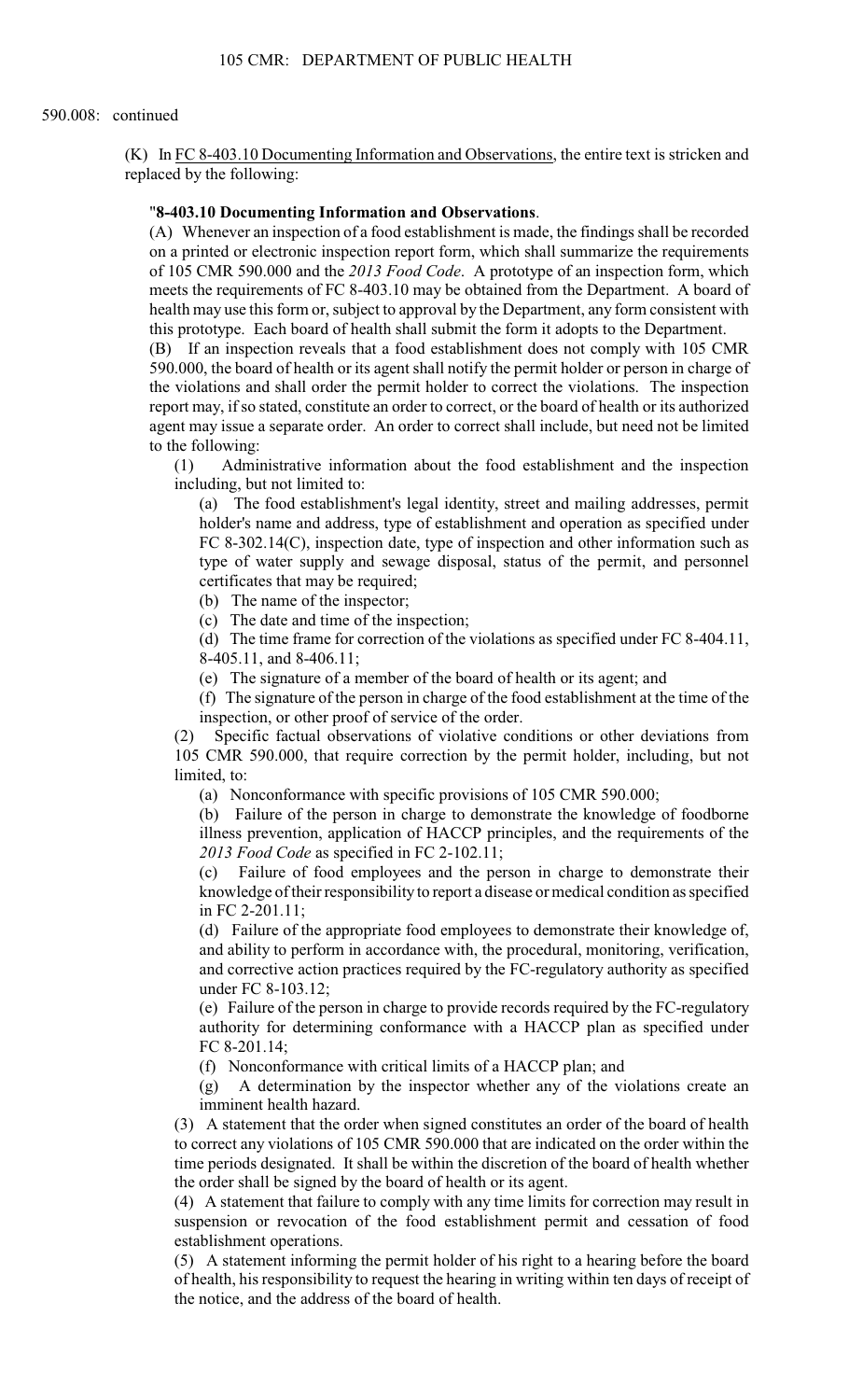(C) The FC-regulatory authority shall track the results of each school kitchen inspection and investigation, including any violations and steps to remediate the violations, pursuant to M.G.L. c. 111, § 223(g)."

(L) In FC [8-403.50](https://8-403.50) Public Information, the entire text is stricken and replaced by the following:

### "**[8-403.50](https://8-403.50) Public Information**

documents are public records as defined in M.G.L. c. 4,  $\S$  7 clause  $26<sup>th</sup>$  and shall be made All reports and information collected or received by the Department pursuant to M.G.L. c. 111, § 223(g), completed inspection report forms, and other related enforcement available for public disclosure, unless exempted by law, to any person who requests it pursuant to M.G.L. c. 66, § 10. All inspection report forms and other related enforcement documents shall be maintained by the board of health for a minimum of five years or longer if otherwise required by law."

(M) After FC [8-405.20](https://8-405.20) Verification and Documentation of Correction, the following section is added:

### "**[8-405.25](https://8-405.25) Food Safety Training**

The board of health may issue an order to the permit holder to provide additional food safety training to the person in charge, if after an order for correction has been issued, violations relating to 105 CMR 590.000 interventions and foodborne illness risk factors are documented during a reinspection."

(N) After FC [8-501.20](https://8-501.20) Restriction or Exclusion of Food Employee, or Summary Suspension of Permit, the following section is added:

### "**[8-501.25](https://8-501.25) Department Notification/Investigation and Control**.

In addition to requirements in FC [8-501.10](https://8-501.10) and FC [8-501.20,](https://8-501.20) the board of health shall:

(A) Immediately notify the Department of all confirmed and suspected foodborne illness outbreaks within 24 hours on a form provided by the Department and shall keep the Department informed until the investigation has been completed; and

(B) Take any other action required by 105 CMR 300.000: *Reportable Diseases and Isolation and Quarantine Requirements* except that FC [8-501.10](https://8-501.10) shall supersede the Minimum Period of Isolation of Patient established for *E. coli* O157:H7 and Shigella in 105 CMR 300.200: *Isolation and Quarantine Requirements*."

 (O) In FC [8-501.40](https://8-501.40) Removal of Exclusions and Restrictions, the entire text is stricken and replaced by the following:

# "**[8-501.40](https://8-501.40) Removal of Exclusions and Restrictions**

The FC-regulatory authority shall release a food employee from restriction or exclusion according to law and the following conditions:

(A) A food employee who was infected with typhoid fever if the food employee's stools are negative for typhoid fever based on testing of at least three consecutive stool specimen cultures that are taken:

- (1) Not earlier than one month after onset;
- (2) At least 48 hours after discontinuance of antibiotics;
- (3) At least 48 hours apart.

(B) If one of the cultures taken as specified in 8-501.40(A) is positive, repeat cultures are taken at intervals of one month until at least three consecutive negative stool specimen cultures are obtained.

(C) A food employee who was infected with Shigella spp. or Shiga Toxin-producing *Escherichia coli* if the employee's stools are negative for Shigella spp. or Shiga Toxin-producing *E. coli* based on testing of two consecutive stool specimen cultures that are taken:

- (1) Not earlier than 48 hours after discontinuance of antibiotics; and
- (2) At least 24 hours apart.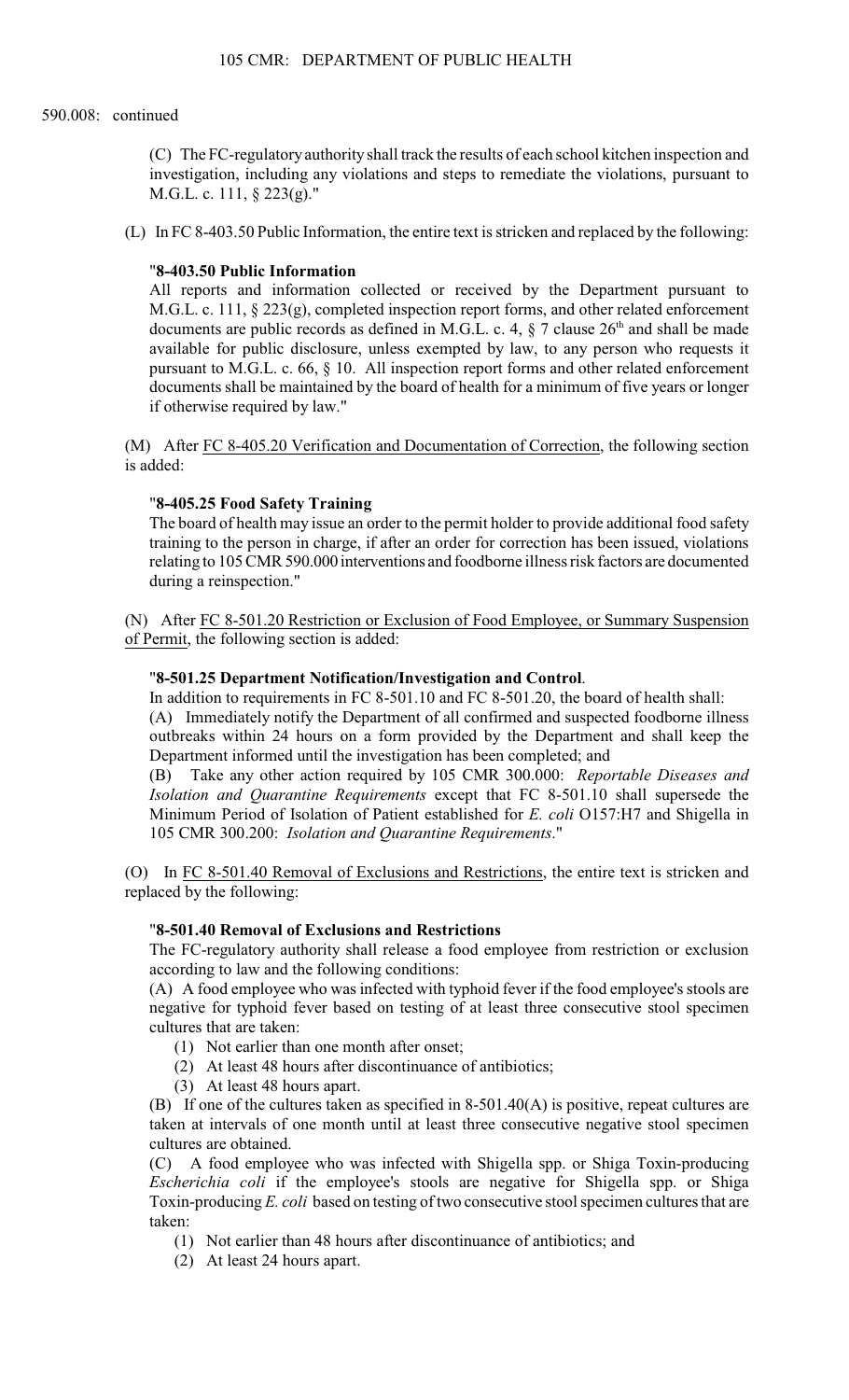- (D) A food employee who was infected with hepatitis A virus if:
	- (1) The food employee is no longer febrile; or
	- (2) It has been at least one week since the onset of symptoms."

#### 590.009: Special Requirements

 administration and enforcement of 105 CMR 590.000 in *lieu* of 105 CMR 400.000: *The State*  (A) Scope. FC 8-1 through 8-5 and 105 CMR 590.009 through 590.018 shall govern the *Sanitary Code, Chapter I: General Administrative Procedures*.

 enforce 105 CMR 590.000 by suspension or revocation of permits in accordance with 105 CMR 590.014 or otherwise at law or in equity in the same manner that local rules and regulations are (B) Local Enforcement. Unless otherwise expressly provided in 105 CMR 590.009, each board of health is responsible for the administration and enforcement of 105 CMR 590.000 and may enforced.

 authorities in the other jurisdiction where such food establishment is located or from the (C) Food Establishments Outside Jurisdiction of Board of Health. Food from a food establishment outside the jurisdiction of the board of health of any particular city, town or other legally constituted governmental unit may be sold or served within such municipality if such food establishment complies with the provisions of 105 CMR 590.000. To determine the extent of compliance with such provisions, the board of health may accept reports of the responsible Director, or may inspect such establishment accompanied by the responsible authorities in the other jurisdiction.

### (D) State Enforcement.

(1) If as a result of any study, inspection, or survey made by the Department, the Commissioner or his or her authorized representative determines that compliance with 105 CMR 590.000 has not been effected, he shall, in writing, notify the appropriate board of health of such determination, allotting a reasonable time in which compliance shall be effected, and requesting that the board of health, in writing, notify the Commissioner of what action will be and has been taken, to effect compliance with 105 CMR 590.000.

 taken, the board of health shall be deemed to have failed to effect compliance with 105 CMR (2) If the Commissioner is not so notified, or if after notification he or she determines that action sufficient to effect compliance with the provisions of 105 CMR 590.000 has not been 590.000.

(3) Whenever any board of health has failed after a reasonable length of time to enforce 105 CMR 590.000, the Department may enforce 105 CMR 590.000 in any way that a local board of health is authorized to act to effect compliance.

(4) Notwithstanding any other provision of 105 CMR 590.000, if the Department determines that an imminent health hazard exists resulting from the operation of a food establishment it may without prior notice to the board of health take whatever action is necessary to effect compliance with 105 CMR 590.000.

(E) Interpretation of 105 CMR 590.000. The Director may issue written interpretations and guidelines as necessary to promote uniform application of 105 CMR 590.000. Upon the written request of a board of health or permit holder, the Director may investigate and/or advise on particular questions regarding interpretations of 105 CMR 590.000.

### (F) Reporting Requirements for Local Boards of Health.

(1) The board of health shall submit to the Department upon request, the following information:

(a) Total number of food establishment permits issued and routine inspections conducted for establishments which are:

- 1. Inspected once a year;
- 2. Inspected twice a year;
- 3. Inspected three times a year; and
- 4. Inspected more than three times a year.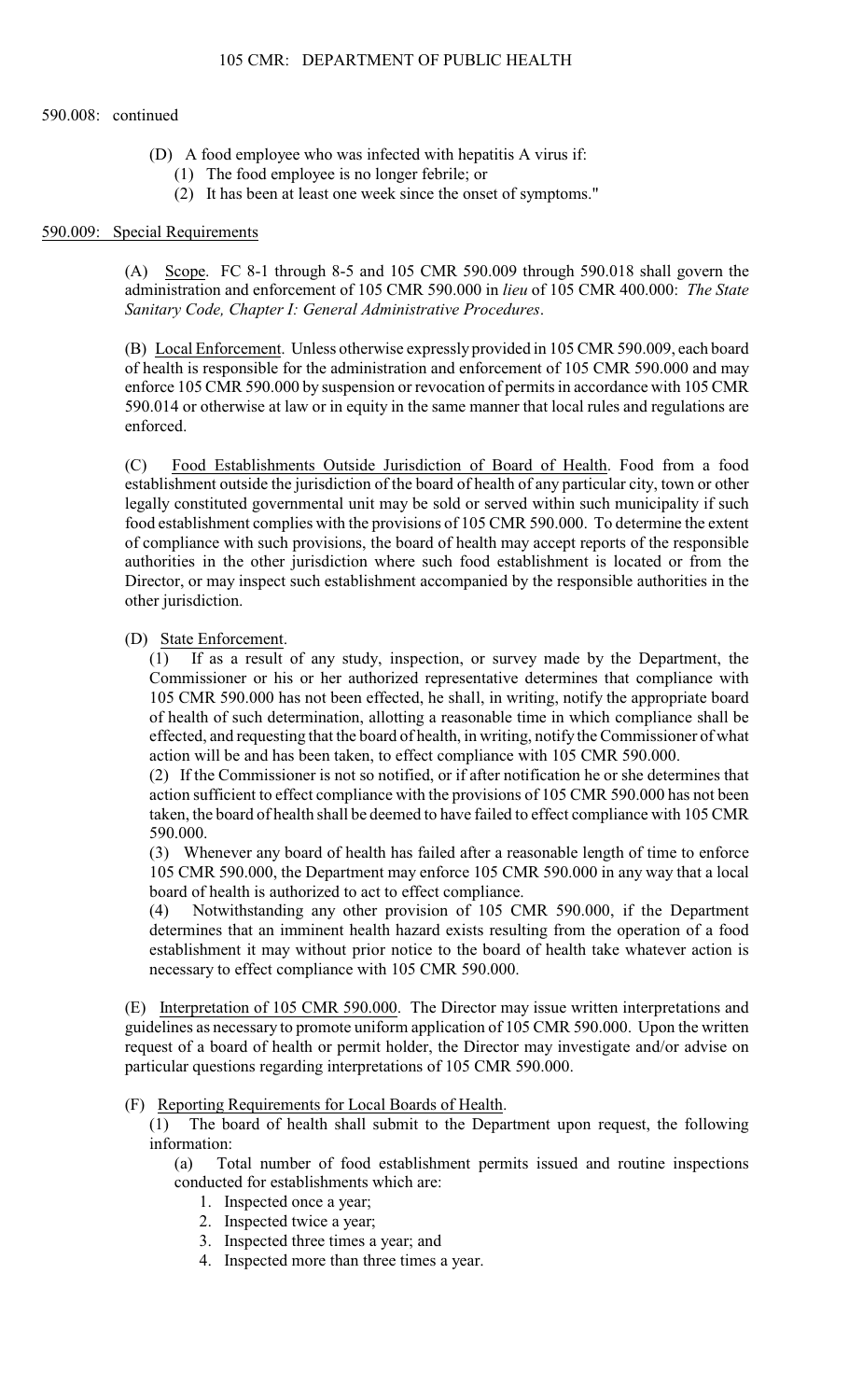(b) The number of full-time equivalent food inspectors, including contractors, employed by the board of health to inspect food establishments;

(c) The number of and examples of variances issued by the board of health over the previous 12 months;

(d) Copies of any innovative operations approved by the board of health in accordance with 105 CMR 590.010(J);

(e) Other information as requested by the Department.

(2) The Department shall supply a form on which to submit the required information.

 Elementary and Secondary Education, the board of health shall report the results of each school kitchen inspection and investigation, including any violations and steps to remediate (3) Upon request of either the Department of Public Health or the Department of the violations, pursuant to M.G.L. c. 111,  $\S$  223(g).

### 590.010: Guidance on Retail Operations

(A) Caterers.

(1) Base of Operations. Each caterer shall have as its base of operations a food establishment that shall comply with the provisions of 105 CMR 590.000, except that a facility holding a permit as a residential kitchen shall not serve as the base of operations for a caterer.

(2) Notification. Each caterer shall:

(a) Give written notice to the board of health of the city or town in which it plans to serve a meal prior to or within 72 hours after serving any meal elsewhere than in its own food service establishment; and

 (b) If required by the board of health or its agent, provide the board with a copy of its food service establishment permit prior to serving a meal in a city or town other than the one in which its food service establishment is located.

 (3) Contract Meals. A retail food establishment that delivers ready-to-eat meals to schools, senior centers and other institutional feeding sites is exempt from licensure as a wholesale food processor under M.G.L. 94, § 305C, if the retail food establishment meets the following criteria:

(a) Food is pre-ordered for a single meal;

 (b) Meals are prepared and delivered for a specific meal, either in individual portions or in bulk portions intended for individual service or resale at a specific meal;

- (c) Meals are fully cooked or prepared by the food establishment; and
- (d) Meals are stored and delivered under required temperatures.

(B) Mobile Food Operations.

(1) Exempt Mobile Food Operations. No permit from the board of health is required if a mobile food operation:

 (a) Transports only whole, uncut fresh fruits and vegetables, unprocessed honey, pure maple products, or farm fresh eggs which are stored and maintained at 45ºF (7.2ºC) or less; or

(b) Transports food as a delivery service such as home delivery of grocery orders or restaurant takeout orders, or delivery service that is provided by common carriers or jobbers.

(2) Mobile Food Operation Approval.

(a) Except as specified 105 CMR 590.010(B)(1), a mobile food operation shall not sell or serve food unless it has been approved to do so and has obtained a valid permit from the board of health.

(b) A board of health shall review a permit application for a mobile food operation as specified by administrative guidelines of the Department. The Board may approve an application that conforms with the guidelines and applicable sections of the *2013 Food Code*.

 (c) A permit for a mobile food operation may be issued for a period of time which shall be determined by the board of health, and the permit shall state the inclusive dates, location(s), and any restrictions in the operation allowed.

(d) In addition to requirements set forth in FC [8-301.11](https://8-301.11), the operator of a mobile food operation shall obtain a permit to operate from each board of health in whose jurisdiction he or she sells his or her product.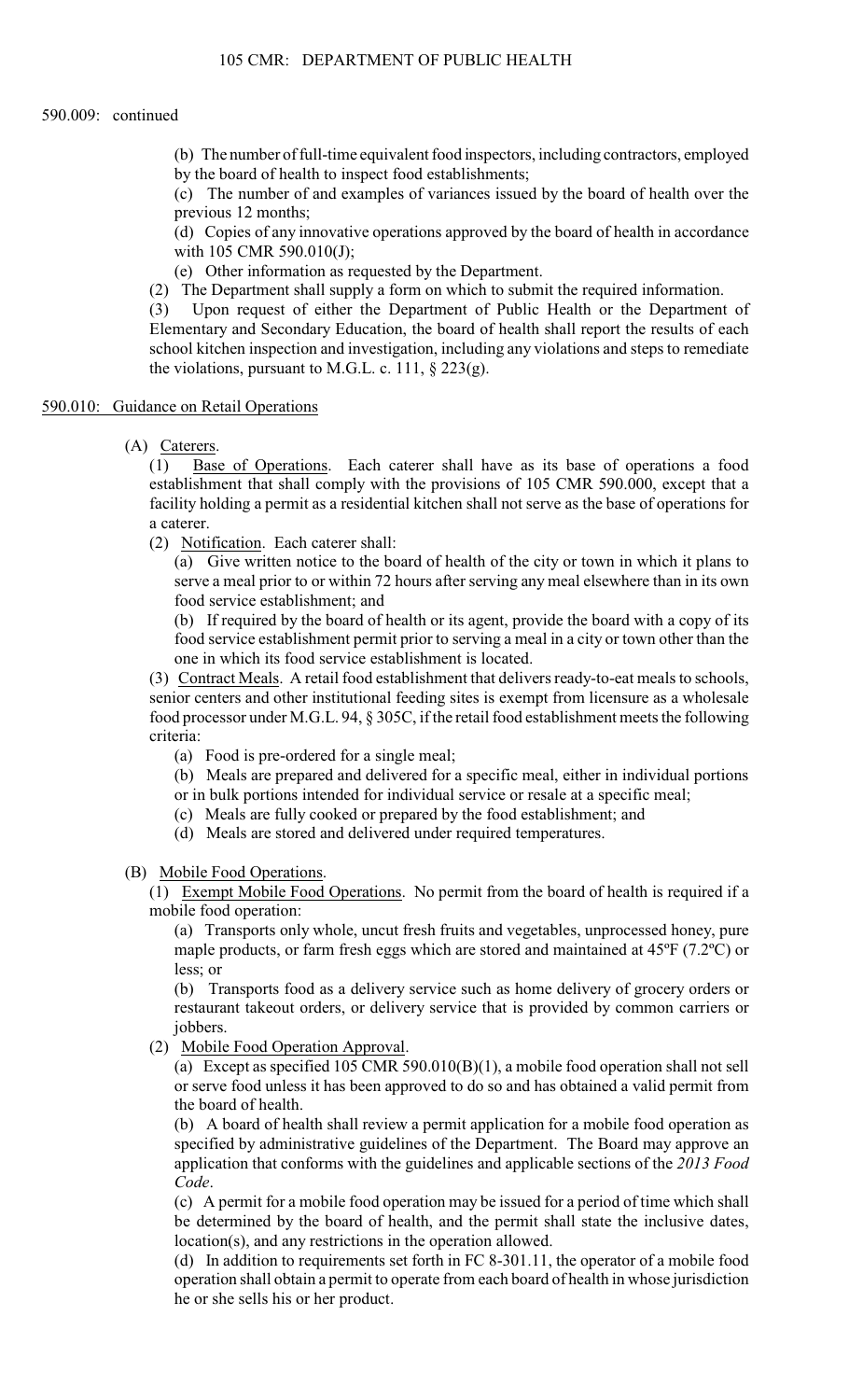(C) Temporary Food Establishments.

(1) Exempt Temporary Food Operations. No permit from the board of health is required if a temporary food establishment only sells whole, uncut fresh fruits and vegetables, unprocessed honey, pure maple products, or farm fresh eggs which are stored and maintained at 45ºF (7.2ºC) or less.

(2) Temporary Food Establishment Approval.

 not sell or serve food unless it has been approved to do so and has obtained a valid permit (a) Except as specified 105 CMR 590.010(C)(1), a temporary food establishment shall from the board of health.

(b) A board of health shall review a permit application for a temporary food establishment, as specified by administrative guidelines of the Department. The board may approve an application that conforms with the guidelines and with applicable sections of the *2013 Food Code*.

(c) A permit for a temporary food establishment may be issued for a period of time, which shall not exceed 14 consecutive days, and the permit shall state the inclusive dates, location, and any restrictions in the operations allowed.

 (d) In the case of temporary food establishment, all violations shall be corrected within board of health or its agent, as determined by the Board, shall order the establishment to a maximum of 24 hours. If violations are not corrected within the time specified, the cease food operations immediately.

(D) Public Markets and Farmer Markets.

(1) Exempt Market Operations. No permit from the board of health is required to sell the following products from a public market or farmers market:

- (a) Whole, uncut fresh fruits and vegetables;
- (b) Unprocessed honey;
- (c) Pure maple products; or
- (d) Farm fresh eggs which are stored and maintained at  $45^{\circ}F$  (7.2°C) or less.
- (2) Market Operations Approval.

(a) Except as specified 105 CMR 590.010(D)(1), a vendor at a public market or farmers market shall not sell or serve food unless it has been approved to do so and has obtained a valid permit from the board of health.

(b) The Department may provide guidance documents to assist with the approval of permit applications.

(E) Residential Kitchens: Bed-and-breakfast Operations.

(1) Exempt Bed-and-breakfast Operations. No permit from the board of health is required if a bed-and-breakfast operation that prepares and offers food to guests meets the following criteria:

- (a) The home is owner-occupied;
- (b) The number of available guest bedrooms does not exceed six;
- (c) Breakfast is the only meal offered;
- (d) The number of guests served does not exceed 18; and

(e) The consumer is informed by statements contained in published advertisements, mailed brochures, and placards posted at the registration area that the food is prepared in a kitchen that is not regulated and inspected by the board of health.

(2) Bed-and-breakfast Approval.

(a) Except as specified 105 CMR 590.010(E)(1), a bed-and-breakfast operation shall not sell or serve food unless it has been approved to do so and has obtained a valid permit from the board of health.

(b) Bed-and-breakfast operations that require a food establishment permit shall comply with the minimum requirements of 105 CMR 590.010(E), except they shall be exempt from FC 8-2 "Plan Submission and Approval" in which case only an intended menu shall be submitted to the board of health with their application for permit.

 (c) Bed-and-breakfast operations which require a permit shall be inspected by the board of health upon application for an original permit, within the six months prior to renewal of a permit, and at least once a year for the enforcement of 105 CMR 590.000.

(d) Food preparation and protection: Residential kitchens in bed-and-breakfast operations.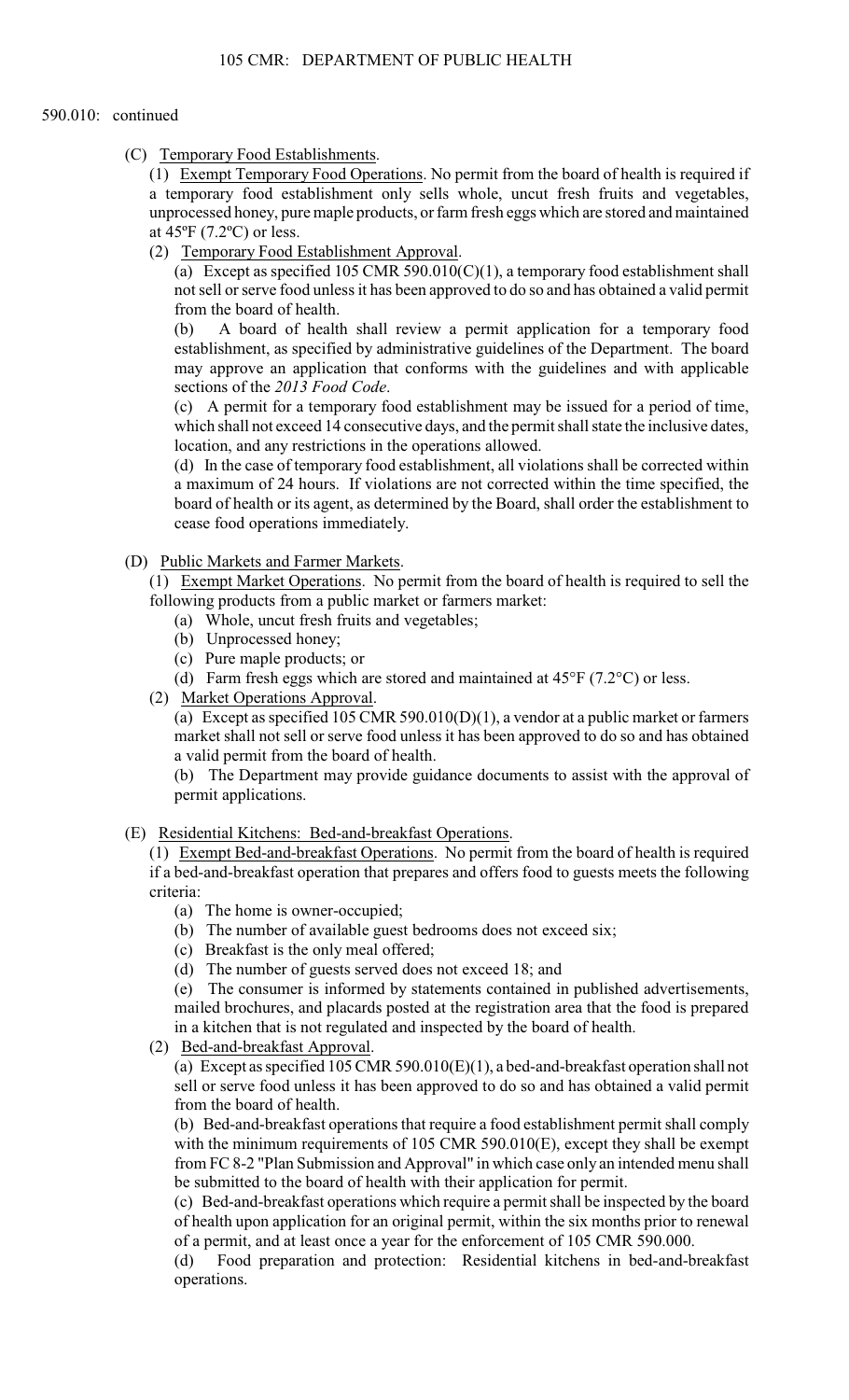1. Food shall be prepared and protected in accordance with 105 CMR 590.000.

2. Food, utensils and equipment shall be stored in a manner to avoid contamination.

3. The following food handling practices for time/temperature control for safety foods are prohibited: cooling and reheating prior to service, hot holding for more than two hours, and service of leftovers.

4. All food temperature requirements shall be met as contained in 105 CMR 590.000. Hot and cold holding equipment shall be provided to maintain time/temperature control for safety foods at temperatures required by 105 CMR 590.000.

(F) Residential Kitchens: Cottage Food Operations.

(1) Exempt Cottage Food Operations. No permit from the board of health is required if an on-farm or off-farm cottage food operation only sells:

- (a) Whole, uncut fresh fruits and vegetables;
- (b) Unprocessed honey;
- (c) Pure maple products; or
- (d) Farm fresh eggs which are stored and maintained at  $45^{\circ}F (7.2^{\circ}C)$  or less.
- (2) Cottage Food Operation Approval.

(a) Except as specified 105 CMR 590.010(F)(1), a cottage food operation shall not sell or serve food unless it has been approved to do so and has obtained a valid permit from the board of health.

(b) A board of health shall review a permit application for a cottage food operation, as specified by administrative guidelines of the Department. The board may approve an application that conforms with the guidelines and with applicable sections of the *2013 Food Code*.

(G) Schools and USDA Nutrition Programs.

(1) Inspection of School Kitchens. Pursuant M.G.L. c. 111, § 223(g), school kitchens shall be inspected in accordance with, and with the frequency required by, state and federal law. Such inspections shall include, but not be limited to, the following:

- (a) Not less than two routine inspections per year shall be conducted:
	- 1. At least once every six months as required by FC 8-401.10(A); and

2. At least twice during each school year as required by 7 CFR 210.13(b).

(b) An additional school kitchen inspection or investigation shall be conducted whenever the FC-regulatory authority:

 1. Receives a public complaint about the school kitchen, but this shall not include anycomplaint regarding anyviolation of 105 CMR 225.000: *Nutrition Standards for Competitive Foods and Beverages in Public Schools*; or

2. Is notified by the permit holder or the Department that food products used at the school kitchen are the subject of a recall notice.

(2) Non-traditional School Meal Program Approval.

 $(a)$ USDA requires all institutions that participate in the National School Lunch Program or School Breakfast Program to obtain two food safety inspections per school year. USDA does not require such meal programs to be licensed, and allows the scope of the food safety inspection to be determined by the board of health.

(b) If an institution does not operate a commercial kitchen permitted under 105 CMR 590.000, then the board of health may conduct an alternative inspection such as:

1. Inspecting a residential kitchen in a Residential Child Care Institution for compliance with 105 CMR 410.100: *Kitchen Facilities*.

 2. Inspecting a satellite meal drop-off site in an office building for nuisances under M.G.L. c. 111, § 122.

(H) Leased Commercial Kitchens (Shared Kitchen or Incubator).

(1) Leased Commercial Kitchens are food preparation facilities that provide kitchen space

- and access to professional equipment on a lease or rental basis.
- (2) Required Approvals.

(a) The lessor of a Leased Commercial Kitchen shall not rent or share the kitchen unless it has been approved to do so and has obtained a valid permit from the board of health. Each Leased Commercial Kitchen is subject to inspection and enforcement as a retail food establishment.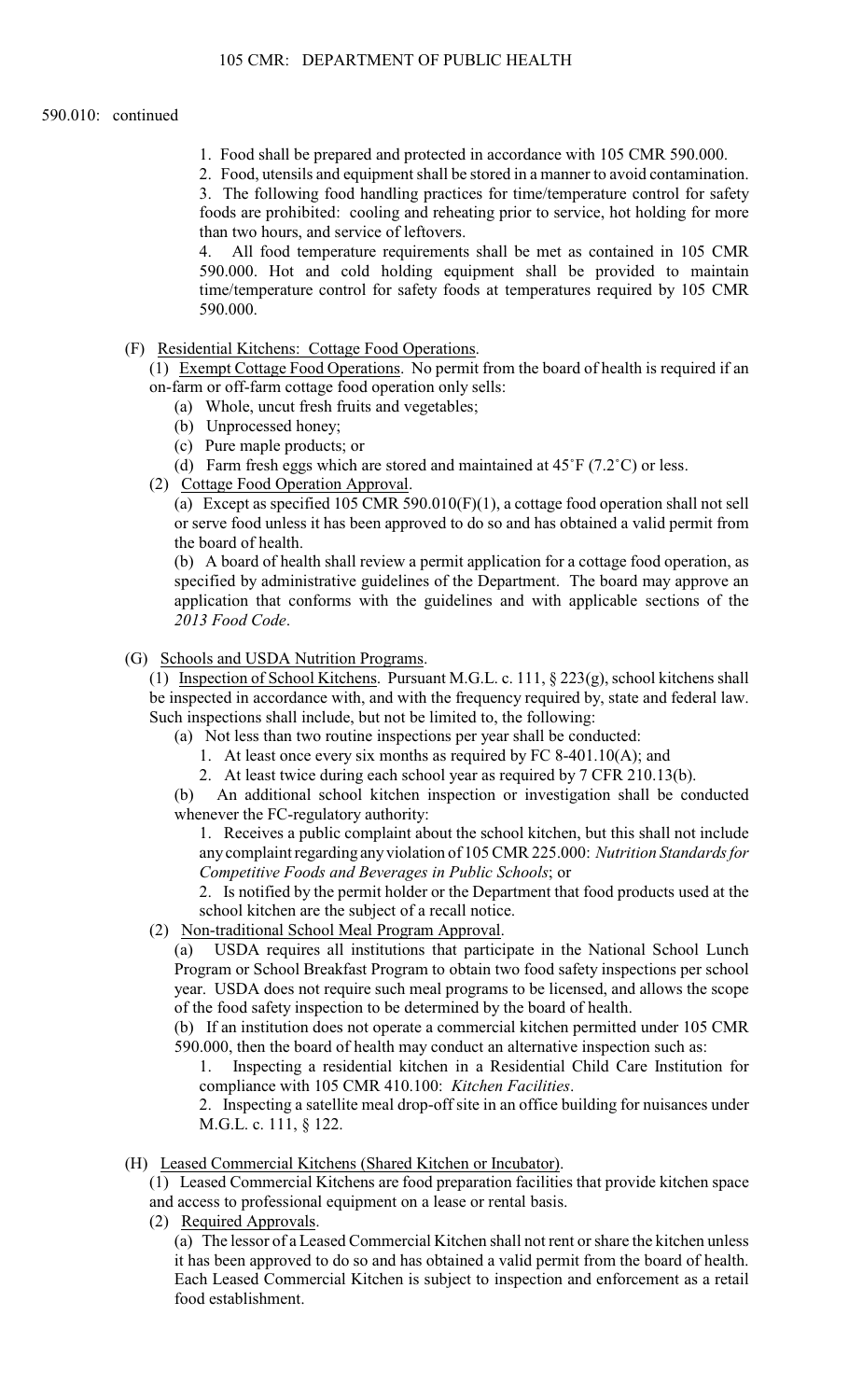(b) Each lessee of a Leased Commercial Kitchen must obtain a retail or wholesale food permit from the board of health.

(I) Innovative Operations.

(1) Description. Innovative operations are non-traditional food establishments that are not listed in 105 CMR 590.008(F) (FC 8-304.25(A)(2).)

(2) Innovative Operation Approvals.

 an innovative operation, provided that it is in harmony with the general purpose and (a) Unless prohibited by 105 CMR 590.000, a board of health may approve a permit for intent of 105 CMR 590.000.

(b) Each innovative operation permit shall be subject to general or specific provisions set forth by the board of health, which may impose conditions, safeguards and limitations on time or use.

### 590.011: Additional Requirements

(A) Anti-choking Procedures in Food Service Establishments.

(1) Pursuant to M.G.L. c. 94, § 305D, restaurants with a certain seating capacity are required to have one or more employees trained in a manual choke-saving procedure in accordance with 105 CMR 605.000: *Approved Choke-saving Procedures*.

(2) Each food service establishment with a seating capacity that conforms with M.G.L. c. 94, § 305D shall:

(a) Have on its premises, while food is being served, an employee trained in manual procedures approved by the Department to remove food lodged in a person's throat; and (b) Make adequate provision for insurance to cover employees trained in rendering such assistance.

(B) Tobacco Products: Notice and Sale. All food establishments are required to be in compliance with all state and local tobacco statutes, ordinances, bylaws, and regulations regarding notice and sale, including those related to nicotine delivery devices.

(C) Food Allergy Awareness Requirements. Pursuant to M.G.L. c. 140, § 6B, food establishments that cook, prepare, or serve food intended for immediate consumption either on or off the premises shall comply with the following requirements.

 (1) Poster. Such food establishments shall prominently display in the employee work area a poster approved by the Department, no smaller than 8.5 by 11 inches, relating to major food allergens. The poster shall include the following information:

- (a) Major food allergens;
- (b) Health risks of food allergies;
- (c) Procedure to follow when a customer states that he or she has a food allergy; and
- (d) Emergency procedure to follow if a customer has an allergic reaction to a food.

 all printed menus and menu boards a clear and conspicuous notice requesting a customer to (2) Notice on printed menus and menu boards. Such food establishments shall include on inform the server before placing an order, about the customer's allergy to a major food allergen. The notice shall state: Before placing your order, please inform your server if a person in your party has a food allergy.

 (a) Location. The notice must be included on printed menus and on indoor and outdoor menu boards, including drive-through menu boards.

(b) Menu Boards.

1. All notices on menu boards must be easily readable from the point of service at which food is ordered. On the menu board itself, the font size of the notice must be equal to or greater than the font size of the smallest menu item listed on the menu board.

2. In *lieu* of placing the notice directly on the indoor or outdoor menu board itself, the food establishment may post the notice adjacent to the menu board or at each point of service where food is ordered. Such notice must be securely posted in a manner so that it may be easily seen and read from a distance of five feet by a person standing at or approaching the point of service, shall directly face the purchaser, and shall not be obstructed from view.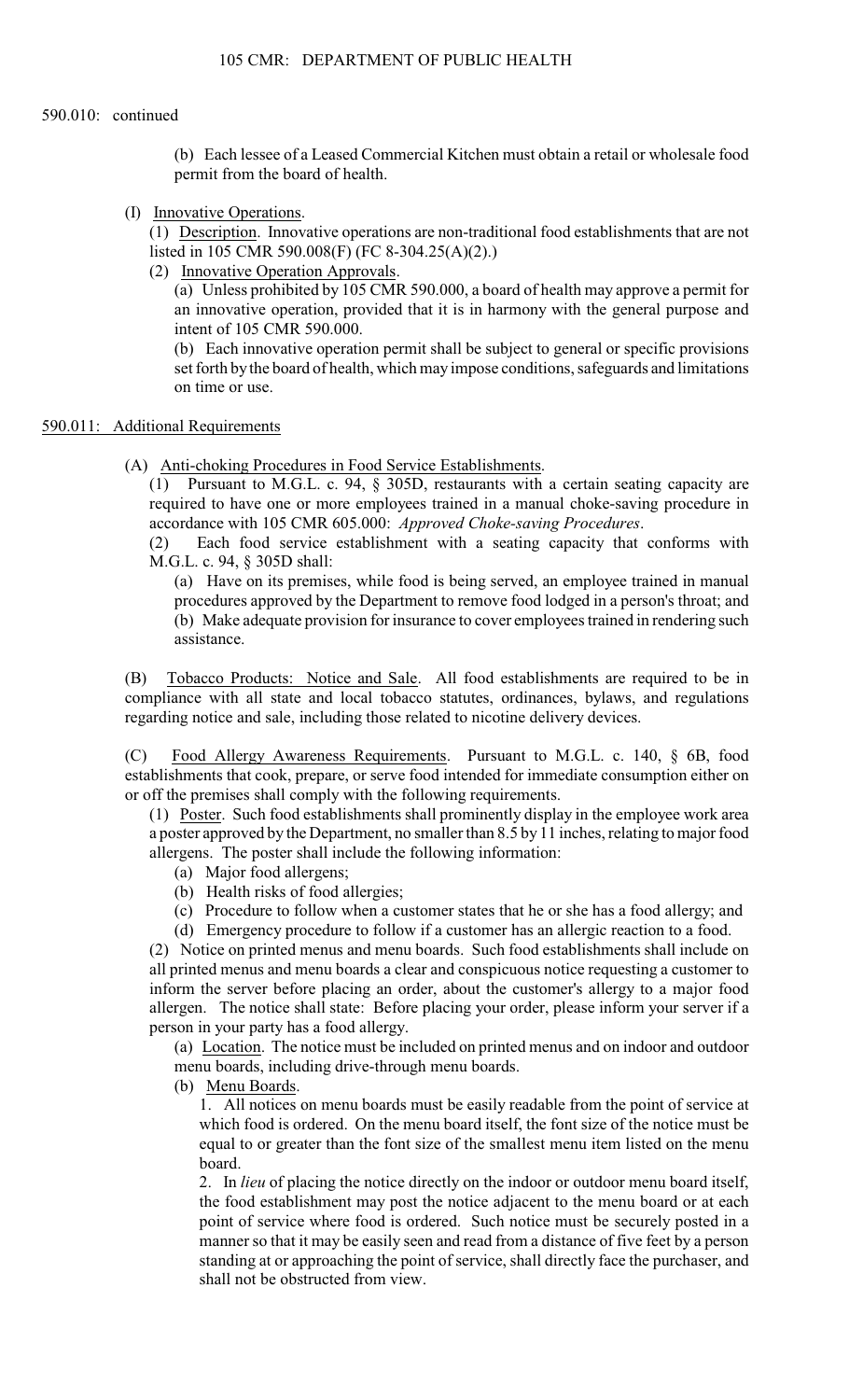#### 590.011: continued

(3) Food Allergen Awareness Training.

(a) Such food establishments shall have on staff a certified food protection manager who has been issued a Massachusetts certificate of allergen awareness training by an allergen awareness training verification program recognized by the Department. The certificate will be valid for five years.

(b) The certified food protection manager shall:

1. Demonstrate knowledge of major food allergens by posting the Massachusetts food allergen awareness training certificate; and

2. Ensure that employees are properly trained in food allergy awareness as it relates to their assigned duties.

(4) Exemptions.

(a) Public and private schools, educational institutions, summer camps, childcare facilities, and other child care programs approved to participate in USDA Child Nutrition Programs are exempt from 105 CMR 590.011(C), with the exception of 105 CMR  $590.011(C)(3)(b)2$ ., provided that they have:

1. Written policies and procedures for identifying, documenting, and accommodating students with food allergies, and

2. Documentation verifying participation in food allergen training recognized by the Massachusetts Department of Elementary and Secondary Education and the Department.

(b) Food service operations in institutional settings in which food is prepared and/or served to a specific population (for example, hospitals, non-profit organizations, Older American Act Elderly Nutrition programs, and charitable food facilities) that have written procedures for identifying, documenting, and accommodating their clients with food allergies are exempt from 105 CMR 590.011(C)(2).

(c) Temporary food establishments operated by nonprofit organizations are exempt from 105 CMR 590.011(C).

590.012: Examination and Embargo of Food

 (A) Examination and Sampling. Food may be examined or sampled by the board of health pursuant to M.G.L. c. 94, §§ 146 and 189 for the purpose of determining compliance with 105 CMR 590.000.

(B) Embargo Notice. The board of health may place an embargo on any food, which it knows, or has probable cause to believe is adulterated or misbranded provided that:

(1) A written notice is issued to the holder of the permit to operate the food establishment or to the person in charge; and

(2) The notice specifies in detail the reason(s) for the embargo order.

(C) Embargo Tag. The board of health shall tag, label, or otherwise identify any food subject to the embargo order. The tag or label shall state that the food:

- (1) Is believed to be adulterated or misbranded;
- (2) Has been embargoed for ten days; and
- (3) Cannot be removed, used, sold or disposed of without permission of the board of health.

(D) Storage or Destruction of Embargoed Food. The board of health shall permit storage of food under conditions specified in the embargo order, unless storage is not possible without risk to the public health, in which case immediate destruction shall be ordered and accomplished.

(E) Condemnation, Disposal or Reconditioning. If the food subject to embargo is found to be adulterated or misbranded, the board of health shall take such steps as are necessary, pursuant to M.G.L. c. 94, §§ 146 or 189A, to effect the condemnation and disposal or reconditioning of the food.

(F) Embargo Release. If the food subject to embargo is not found to be adulterated or misbranded it shall be released.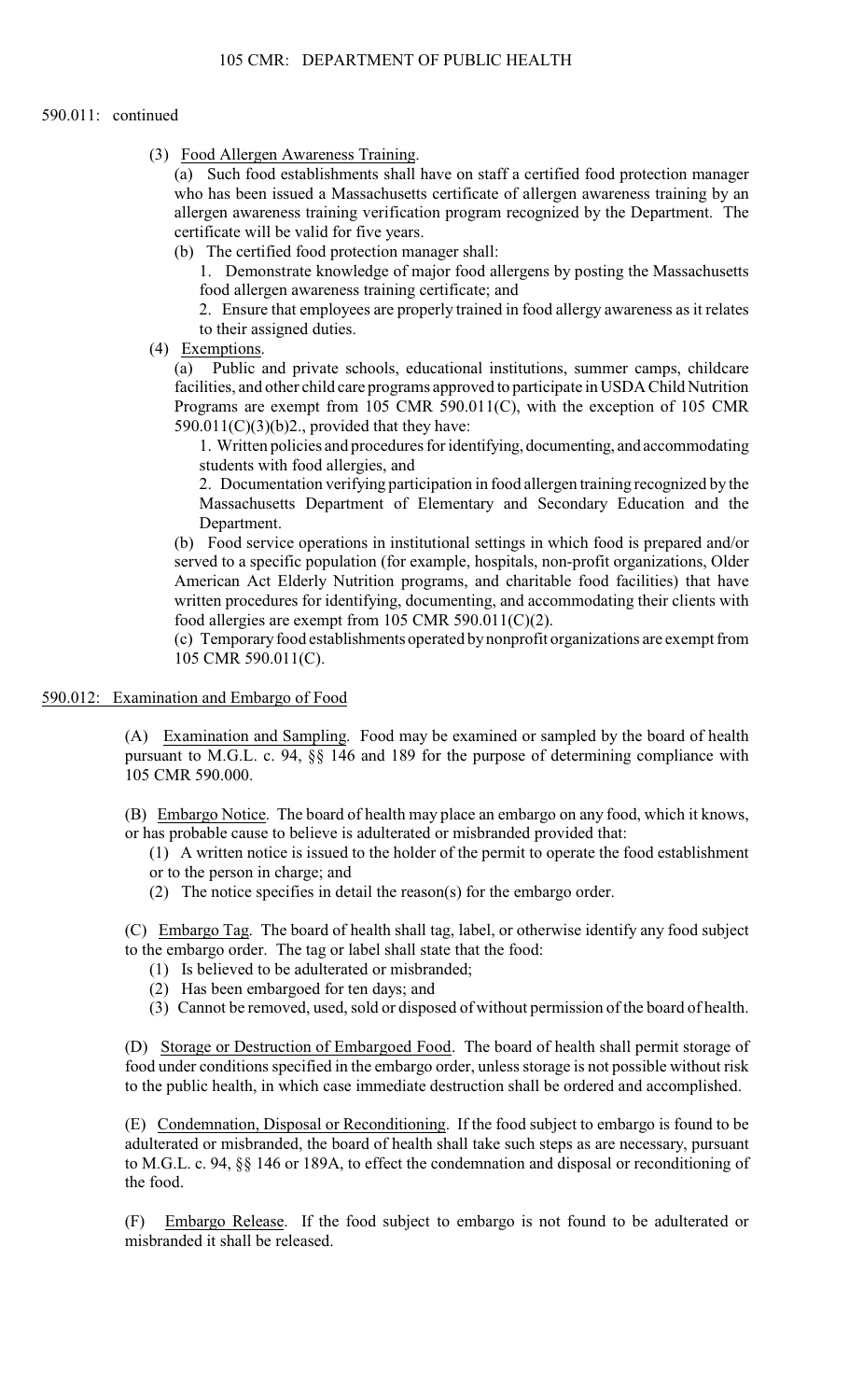### 590.013: Vending Machines

### (A) License.

(1) No person shall conduct a vending machine operation without a license issued by the Commissioner.

(2) A license shall expire no later than one year from the date issued.

(3) A license may be renewed by applying at least 30 days prior to the expiration of the license.

## (B) License: Application.

(1) Any person desiring to conduct a vending machine operation shall make written application for a license to the Commissioner on a form provided by him. The application shall state whether the applicant is an individual, partnership, corporation or other entity; the name and address of the applicant, and if the applicant is a partnership, the name and address of each partner. The application shall also state the address of the applicant's principal place of business; of each preparation area servicing more than one building in which vending machines are located; and of each food storage area where food is stored for use in more than one building in which vending machines are located. The application shall also state the total number of vending machines owned by the applicant and in use at all machine locations. The application shall be signed by the applicant under the pains and penalties of perjury. (2) The applicant shall forward to the Department a list of the names and addresses of suppliers from whom he or she purchases time/temperature control for safety food for direct

use in vending machines. (C) License: Issuance, Inspection, Fees. Upon receipt of an application for a new license, the Commissioner or his or her agent shall make an inspection of the preparation area; of supply storage, servicing, cleaning and sanitizing facilities; of transport facilities; and of representative equipment and machine locations to determine compliance with the provisions of 105 CMR 590.000 and with the applicable provisions of M.G.L. c. 94. The Commissioner, after

 (D) License: Display of Operator's License Number. An easily readable label or sign bearing license to conduct a vending machine operation. Such license shall not be transferable. the operator's license number, company name, and service telephone number shall be conspicuously displayed at each machine location.

determining compliance by the operator and upon receipt of the appropriate fee, shall issue a

 (E) Operator's List of Vending Machine Locations and Preparation Areas. Each licensee shall him or her and of all preparation areas servicing such vending machines. Such information shall keep a list of all locations within the Commonwealth wherein vending machines are operated by be available to the Commissioner or his or her agent upon request.

 purpose of inspecting the same. The licensee shall make provision for the Commissioner or his (F) Inspection of Vending Machines, Premises and Preparation Areas. The Commissioner or his agent may, after presenting proper identification, enter, at any reasonable time, any premises wherein vending machines are operated, or any preparation area servicing such machines for the agent to have access, either in company with an employee of the operator or otherwise, to the interior of any vending machine operated by him.

 or food processing plants outside the Commonwealth may be sold in vending machines within (G) Food Establishments outside the Commonwealth Servicing Vending Machines within the Commonwealth. Food, beverages and ingredients processed and prepared in food establishments the Commonwealth if such establishments conform to the provisions of the law governing such establishments within the Commonwealth, and if the operator of said vending machines is licensed under 105 CMR 590.000. To determine the extent of compliance with such provisions, the Commissioner or his or her agent may accept reports from the responsible authority in such jurisdictions outside the Commonwealth where such food service, retail food or food processing plants are located.

(H) Enforcement. 105 CMR 590.014 through 590.021 are applicable to vending machines except to the extent that the FC-regulatory authority shall be the Department.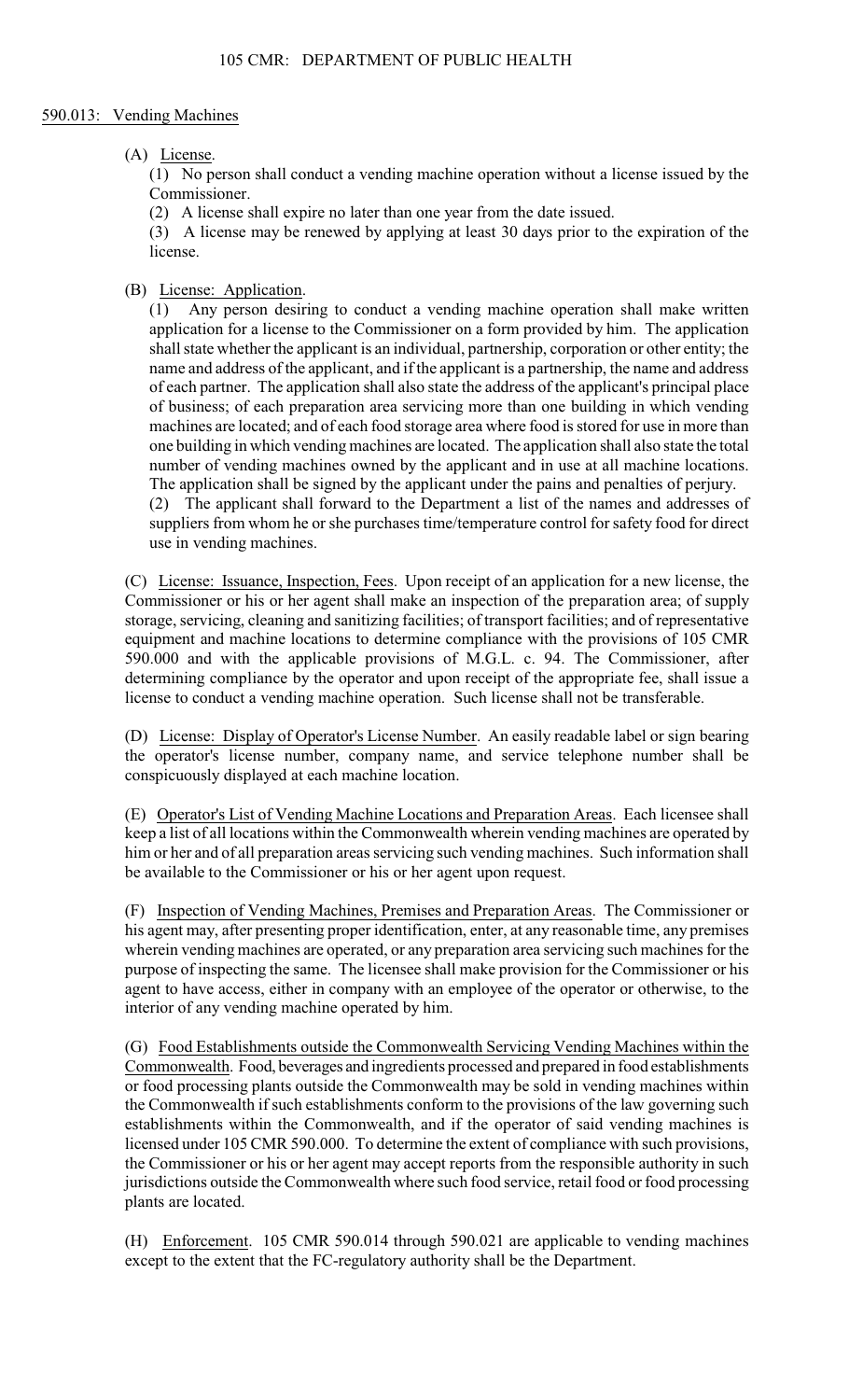#### 590.014: Permits: Suspension and Revocation

(A) Summary Suspension of Permit/Emergency Closure without a Prior Hearing.

(1) In accordance with M.G.L. 111,  $\S$  30, the board of health or its authorized agent, as determined by the board of health, may, without a prior hearing, suspend a permit to operate a food establishment or to operate one or more particular operations if an imminent health hazard is found to exist.

(2) A permit may be summarily suspended without providing prior written notice, notice of a hearing, or a hearing, provided that the right to a hearing is afforded within three business days of a request for a hearing.

 pursuant to 105 CMR 590.015(A). The order summarily suspending the permit or specific (3) A summary suspension order shall be in writing and shall be posted at a public entrance to the food establishment and a copy provided to the permit holder of the food establishment, operation of the permit holder shall be immediately effective upon posting of the order at the food establishment by an authorized agent of the board of health.

(4) The summary suspension order shall state:

(a) The name and location of the food establishment and the name and address of the permit holder;

 (b) That the board of health or its authorized agent, as determined by the board of health, has determined that an imminent health hazard exists, which requires the immediate suspension of the food establishment permit or the operation of one or more particular operations at the food establishment;

(c) The specific violation(s) that lead to the determination that an imminent health hazard exists;

(d) That all operations or one or more particular operations of the food establishment shall immediately cease and desist;

(e) That the emergency closure shall remain in effect until conditions cited in the order of closure are corrected and the corrections are confirmed by the board of health or its authorized agent, as determined by the board of health, through reinspection and other means as appropriate;

(f) That if a hearing is desired, a written request for a hearing shall be filed with the board of health by the permit holder within ten ten days of receipt of the summary suspension order;

(g) That the person has the right to inspect and obtain copies of all relevant inspection reports, orders, notices, and other documentary evidence in the possession of the board of health and has the right to be represented at any hearing;

(h) The name and address of the board of health where the written request for a hearing shall be sent; and

(i) The signature of a member of the board of health or its authorized agent, as determined by the board of health.

 (5) The board of health shall hold a hearing within three business days after receipt of a written request for a hearing.

(6) If no hearing is requested, the summary suspension shall remain in effect until the board of health or its authorized agent, as determined by the board of health, determines that all conditions cited in the summary suspension order are corrected.

 (7) The board of health or its authorized agent, as determined by the board of health, shall end the summary suspension at any time if reasons for the suspension no longer exist.

(B) Suspension of a Permit with Notice.

 (1) The board of health or its authorized agent, as determined by the board of health, may one or more particular operations of the facility. Each of the following grounds, individually issue a notice to suspend a permit to operate a facility permitted under 105 CMR 590.000 or or severally, shall constitute full and adequate grounds to suspend a permit.

(a) Failure to comply with the requirements of 105 CMR 590.000;

(b) Denial of entry to agents of the board of health or the Department or attempts to impede the work of a duly authorized agent of the board of health or the Department;

 (c) Providing false or misleading statements or documents to the board of health or the Department or agents thereof, or keeping any misleading or false records or documents intended to satisfy the requirements of 105 CMR 590.000;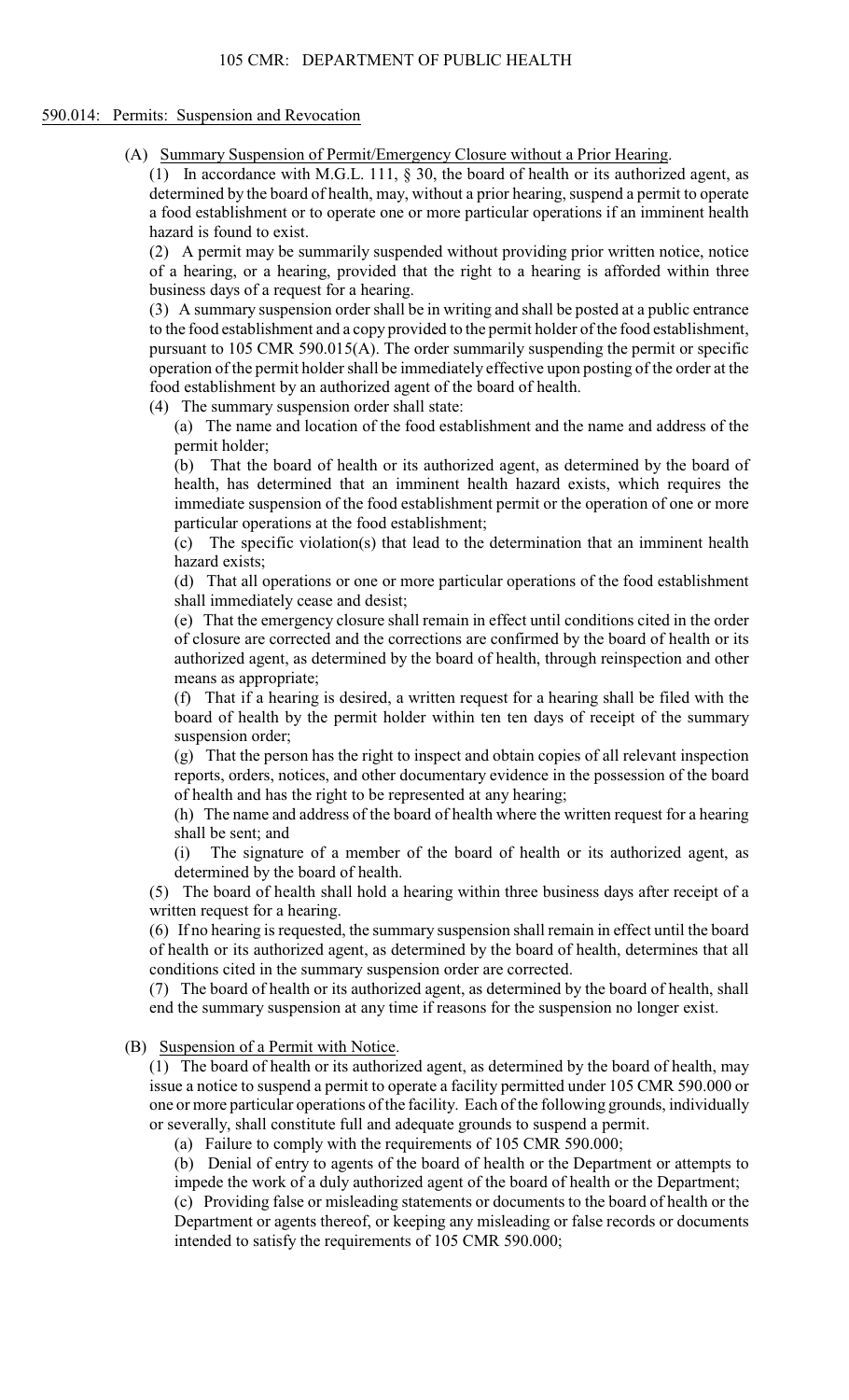(d) The permit holder or owner, or if the permit holder or owner is a corporation, a corporate officer, of the facility, has been convicted of, pled guilty or *no lo contendere*  to, or has, in a judicial proceeding, admitted facts sufficient to find that he or she is guilty of a crime relating to the operation of a food establishment;

(e) The permit holder or owner, or if the permit holder or owner is a corporation, a corporate officer, of the facility has engaged in conduct that endangers the public health; (f) Failure to pay any federal, state, or local taxes as required by law, pursuant to M.G.L. c. 62C, § 49A;

(g) Failure to comply with local regulations/ordinances related to the operation of the facility; or

(h) Such other reasons not stated in 105 CMR 590.014(B)(1)(a) through (g) which pose a risk to public health and safety.

(2) The order to suspend the permit shall be given by the board of health or its authorized agent, as determined by the local board of health, to the permit holder in writing and shall specify:

(a) The name and location of the permit holder;

(b) The specific violation(s) for which the permit or operation is to be suspended;

(c) The date the suspension will become effective;

 (d) That the suspension shall remain in effect until the conditions cited in the order to suspend are corrected and their correction is confirmed by the board of health or its authorized agent, as determined by the local board of health, through reinspection and any other means as appropriate;

 of health, and the right to be represented at the hearing. A board of health that sets a hearing on a specified date rather than requiring the permit holder to request a hearing, (e) Notice of a right to a hearing before the board of health if a written request for hearing is filed with the board of health by the permit holder within ten days of receipt of the order to suspend, the right to inspect and obtain copies of all relevant inspection reports, orders, notices and other documentary information in the possession of the board satisfies this notice requirement provided that there is adequate notice of the hearing date, and the notice fully informs the permit holder of the rights listed above;

 (f) The name and address of the board of health where the written request for a hearing shall be sent;

(g) If no request for a hearing is filed within the ten-day period, the board of health may impose the suspension order; and

(h) The signature of a member of the board of health or its agent, as determined by the board of health.

(C) Revocation or Non-renewal of a Permit with Notice.

(1) The board of health or its authorized agent, as determined by the board of health, may issue an order to revoke a permit or refuse to renew a permit to operate a food establishment or terminate one or more particular operations of the establishment for:

(a) Serious or repeated violations of any of the requirements of 105 CMR 590.000;

(b) Any grounds cited in 105 CMR 590.014(B)(1)(b) through (h), which in the discretion of the board of health or the Department are sufficiently serious to require revocation.

 (2) The order to revoke the permit shall be given by the board of health or its authorized agent, as determined by the board of health, to the permit holder in writing and shall specify:

(a) The name and location of the food establishment and the name and address of the permit holder;

 (b) The specific violation(s) for which the permit or operation is to be revoked or not renewed;

(c) The date the revocation or non-renewal will become effective. The revocation or non-renewal of a permit shall be effective for a period of one year from the date of the final order, unless the board of health orders otherwise;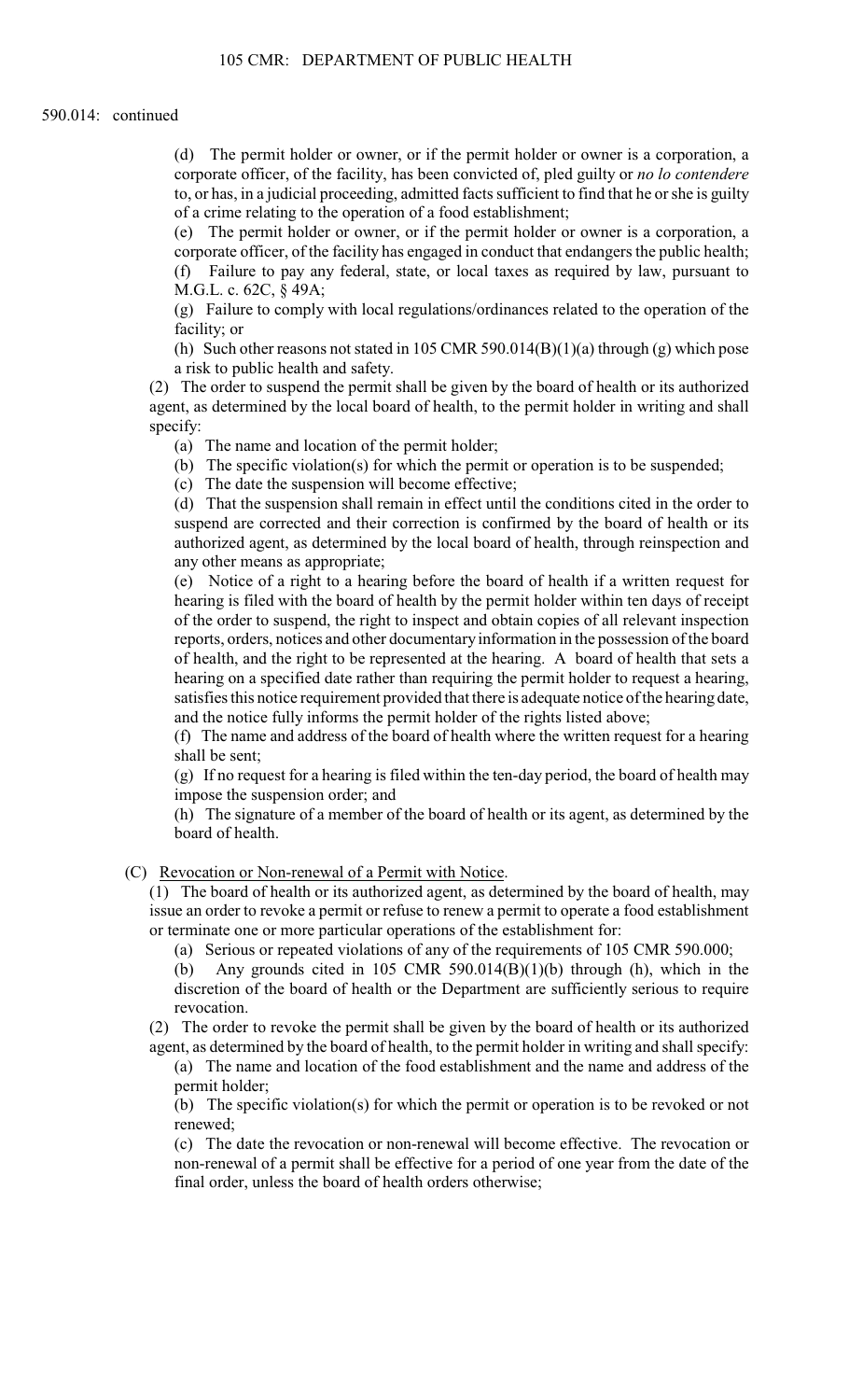#### 590.014: continued

 hearing on a specified date rather than requiring the permit holder to request a hearing, (d) Notice of a right to a hearing before the board of health if a written request for hearing is filed with the board of health by the permit holder within ten days of receipt of the order, the right to inspect and obtain copies of all relevant inspection reports, orders, notices and other documentary information in the possession of the board of health, and the right to be represented at the hearing. A board of health that sets a satisfies this notice requirement provided that there is adequate notice of the hearing date, and the notice fully informs the permit holder of rights listed above;

(e) The name and address of the board of health where the written request for a hearing shall be sent;

(f) If no request for a hearing is filed within the ten-day period, the board of health may impose the revocation or non-renewal order; and

(g) The signature of a member of the board of health or its agent, as determined by the board of health.

#### 590.015: Service of Orders/Hearings

(A) Service of Orders.

 address. The address provided to the board of health shall be deemed the appropriate address (1) Each applicant or permit holder shall provide the board of health with his or her complete and correct mailing address on its application for a permit. Each permit holder shall notify the board of health within seven calendar days of any change in the mailing for the service of all orders and notices from the board of health.

(2) Orders for summary suspension shall be served on the applicant or permit holder or his authorized agent by:

(a) Posting the order on a public entrance to the food establishment; and

(b) In hand service to the permit holder or by sending a copy of the order or notice by registered or certified mail, return receipt requested to the address indicated in 105 CMR 590.015(A)(1).

(3) All orders, other than orders for summary suspension, shall be served on the applicant or permit holder or his or her authorized agent as follows:

(a) By sending a copy of the order by registered or certified mail, return receipt requested, to the address indicated in 105 CMR 590.015(A)(1); or

(b) Personally, by any person authorized to serve civil process.

(c) Only if the aforementioned methods are unsuccessful, service may be made as follows:

 1. By any person authorized to serve civil process by leaving a copy of the order at his or her last and usual place of abode.

2. If the last and usual place of abode is unknown, service may be made by posting a copy of the order in a conspicuous place on or about the premises.

(4) Proof of Proper Service. Proof of proper service may be made by affidavit of the person making service or by admission of the receipt signed by the applicant or permit holder, the person operating a food establishment without a permit to operate, or an authorized agent of the applicant or permit holder.

### (B) Hearings.

 (1) The person or persons to whom any order or notice of suspension, revocation, or non- the hearing shall be commenced not later than ten days after the day on which the request renewal pursuant to 105 CMR 590.000 has been directed, may request a hearing before the board of health. Such request shall be in writing and shall be filed in the office of the board of health within ten days after receipt of the order or notice. Upon receipt of such request the board of health shall set a time and a place for such hearing and shall inform the petitioner thereof in writing. Except in the case of a summary suspension under 105 CMR 590.014(A), was filed. A local board of health that sets a hearing on a specified date rather than requiring the permit holder to request a hearing, satisfies the hearing requirement provided that it gives adequate notice of the hearing date. However, upon application of the petitioner the board of health may postpone the date of the hearing beyond the ten-day period or the set date, for a reasonable time if in the judgment of the board of health the petitioner has submitted a good and sufficient reason for such postponement.